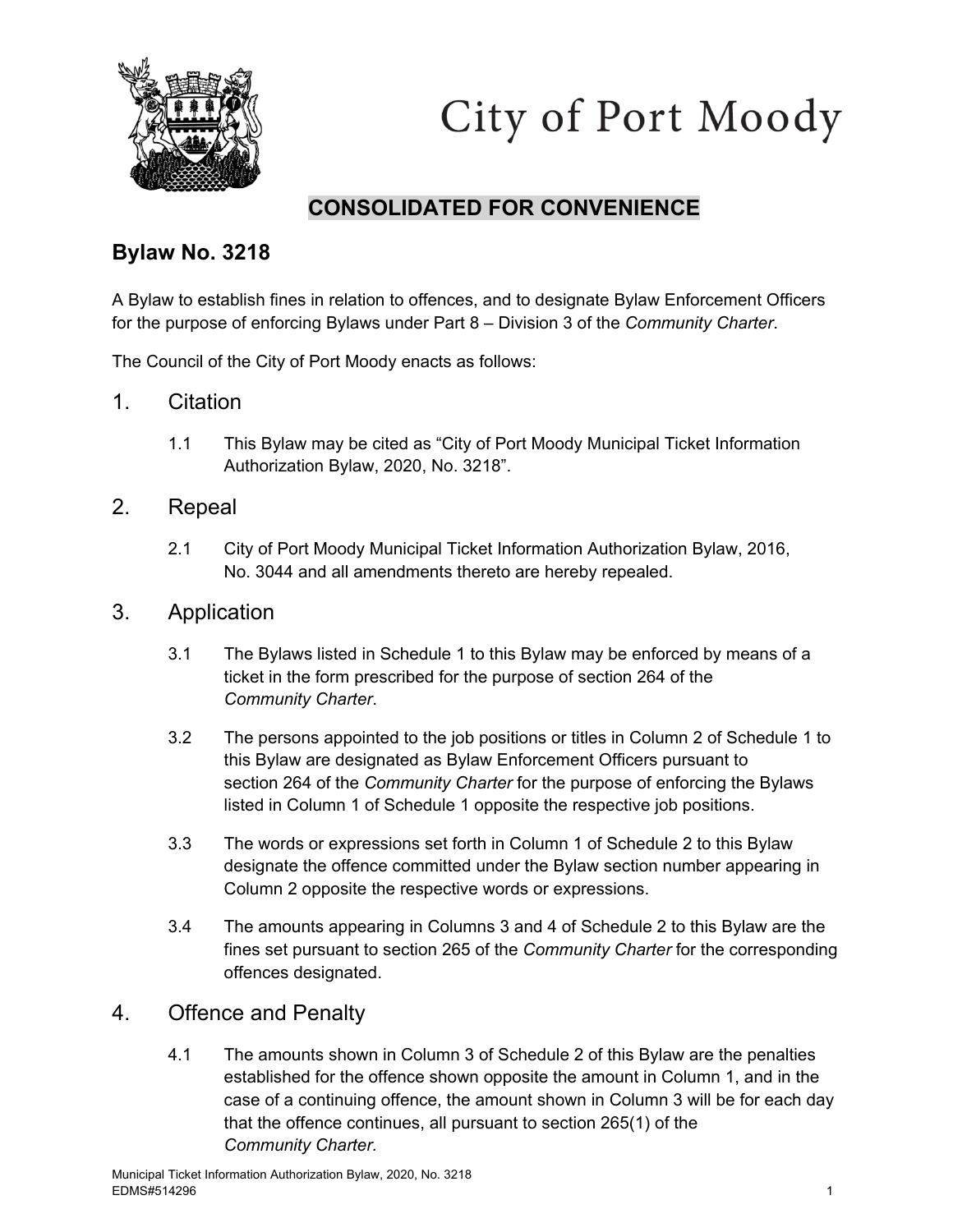4.2 The applicable penalty, if paid within 30 days of the date on which notice of the offence is served pursuant to section 266 of the *Community Charter,* will be the amount shown in Column 4 under the heading "Discounted Penalty". Any penalty paid more than 30 days after the date on which notice of the offence is served pursuant to section 266 of the *Community Charter*, will be the amount shown in Column 3 under the heading "Full Penalty".

#### 5. Attachments and Schedules

- 5.1 "Schedule 1 Designation of Bylaws and Bylaw Enforcement Officers" is attached to and forms part of this Bylaw.
- 5.2 "Schedule 2 Municipal Ticket Information Fines" is attached to and forms part of this Bylaw.

#### 6. Severability

6.1 If a portion of this Bylaw is found invalid by a court, it will be severed and the remainder of the Bylaw will remain in effect.

| <b>BYLAW 3218 ADOPTED</b>              | <b>April 7, 2020</b>     |
|----------------------------------------|--------------------------|
| AMENDMENT No. 1, 2020, No. 3271        | <b>July 28, 2020</b>     |
| <b>AMENDMENT No. 2, 2020, No. 3272</b> | September 8, 2020        |
| <b>AMENDMENT No. 4, 2021, No. 3307</b> | April 13, 2021           |
| <b>AMENDMENT NO. 3, 2021, NO. 3302</b> | <b>November 23, 2021</b> |
| <b>AMENDMENT NO. 5, 2021, NO. 3334</b> | December 7, 2021         |
| <b>AMENDMENT NO. 6, 2022, NO. 3341</b> | <b>March 22, 2022</b>    |
| <b>AMENDMENT NO. 8, 2022, NO. 3349</b> | April 26, 2022           |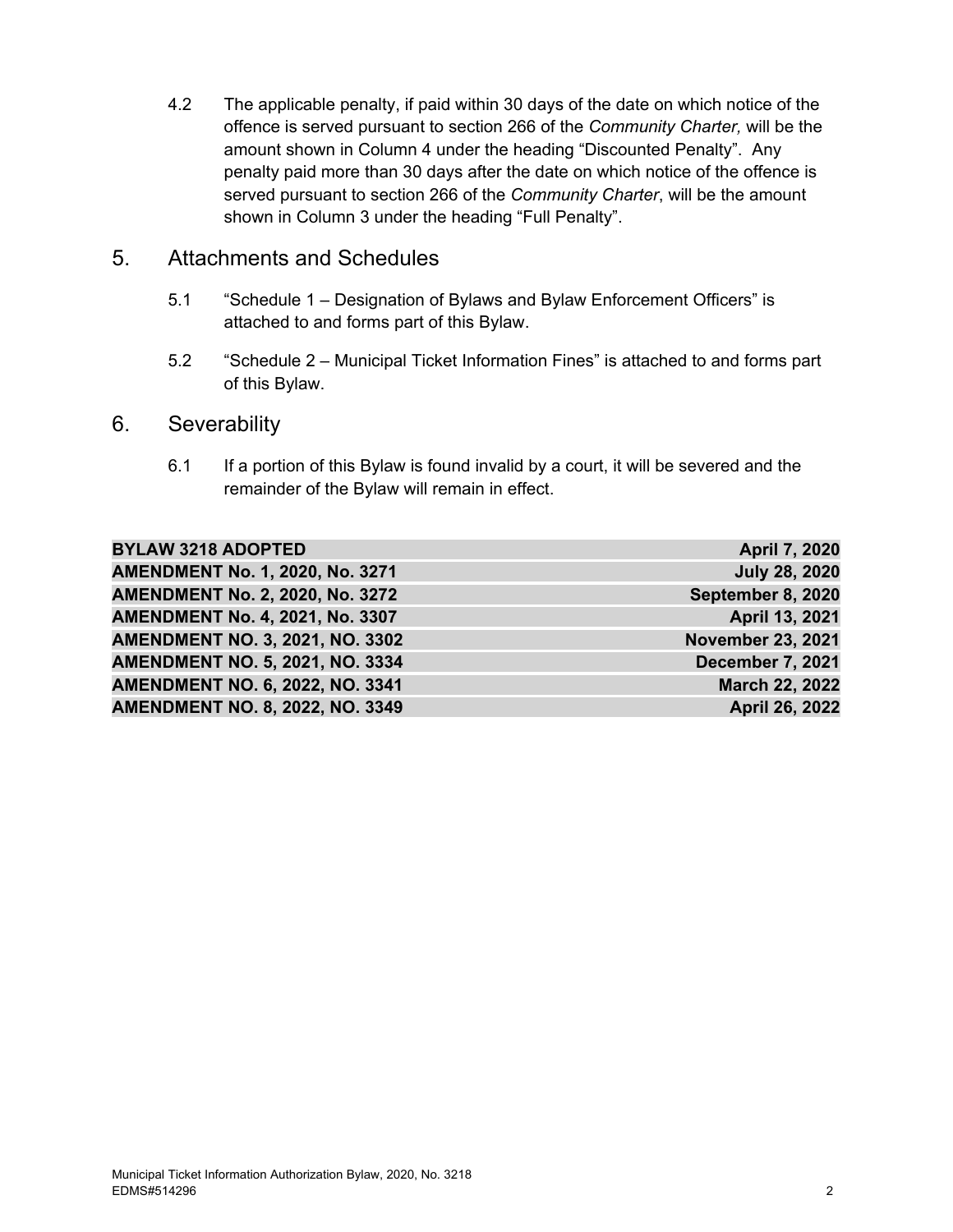| <b>Designated Bylaws</b>                                  | <b>Designated Bylaw Enforcement Officers</b>                                                                                                                                                         |
|-----------------------------------------------------------|------------------------------------------------------------------------------------------------------------------------------------------------------------------------------------------------------|
| Animal Control Bylaw, No. 2677                            | <b>Parks Caretaker</b><br>$\bullet$<br><b>Bylaw Enforcement Officer</b><br>General Manager of Environment and<br>Parks<br><b>Parks Maintenance Assistant</b><br><b>Parks Supervisor</b><br>$\bullet$ |
| Anti-Idling Bylaw, No. 2859                               | <b>Bylaw Enforcement Officer</b><br>General Manager of Environment and<br>Parks<br>Port Moody Police                                                                                                 |
| Building Bylaw, No. 3200                                  | <b>Building Official</b><br><b>Bylaw Enforcement Officer</b>                                                                                                                                         |
| Business Licensing Regulations Bylaw,<br>No. 3000         | <b>Bylaw Enforcement Officer</b><br>٠                                                                                                                                                                |
| Fire Protection and Emergency Response<br>Bylaw, No. 2835 | Fire Chief<br>Officer of the Fire-Rescue Department<br>$\bullet$<br><b>Bylaw Enforcement Officer</b><br>Port Moody Police<br>$\bullet$                                                               |
| Fireworks Bylaw, No. 2070                                 | Fire Chief<br>Officer of the Fire-Rescue Department<br><b>Bylaw Enforcement Officer</b><br>Port Moody Police                                                                                         |
| Graffiti Bylaw, No. 2524                                  | <b>Bylaw Enforcement Officer</b><br>Port Moody Police                                                                                                                                                |
| Litter and Dumping Prohibition Bylaw,<br>No. 2608         | <b>Bylaw Enforcement Officer</b><br>Port Moody Police                                                                                                                                                |
| Mandatory Skateboard Park Helmet Bylaw,<br>No. 2531       | <b>Bylaw Enforcement Officer</b><br><b>Port Moody Police</b><br>٠                                                                                                                                    |
| Newspaper Box Bylaw, No. 2821                             | <b>Bylaw Enforcement Officer</b><br>General Manager of Engineering and<br>Operations                                                                                                                 |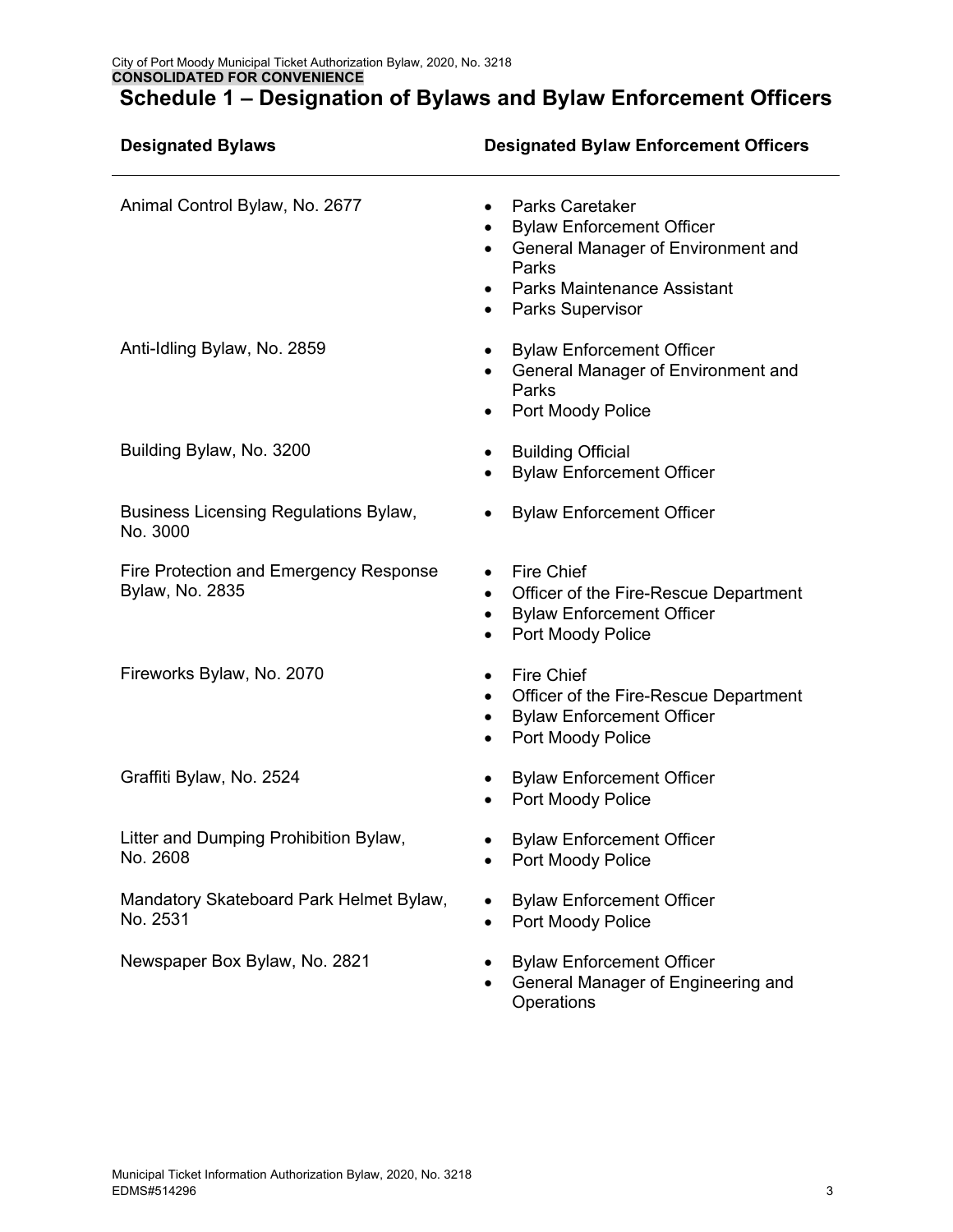|                                                                      | <b>Designated Bylaws</b>                                                | <b>Designated Bylaw Enforcement Officers</b>                                                                                                                                                                                                            |  |
|----------------------------------------------------------------------|-------------------------------------------------------------------------|---------------------------------------------------------------------------------------------------------------------------------------------------------------------------------------------------------------------------------------------------------|--|
|                                                                      | Parks and Community Facilities Rules and<br>Regulations Bylaw, No. 2984 | <b>Bylaw Enforcement Officer</b><br>$\bullet$<br>Port Moody Police<br>٠<br>Parks Supervisor<br>٠<br>General Manager of Environment and<br>Parks<br><b>Manager of Facilities</b><br>Manager of Parks<br>٠<br><b>Horticulture Supervisor</b><br>$\bullet$ |  |
|                                                                      | Pesticide Use Control Bylaw, No. 2575                                   | General Manager of Environment and<br>٠<br>Parks<br><b>Bylaw Enforcement Officer</b>                                                                                                                                                                    |  |
|                                                                      | Pool Halls & Games Room Regulation Bylaw,<br>No. 1850                   | Port Moody Police<br><b>Bylaw Enforcement Officer</b><br>$\bullet$                                                                                                                                                                                      |  |
|                                                                      | Rocky Point Boat Launch and Parking<br>Regulation Bylaw, No. 2690       | <b>Parks Supervisor</b><br><b>Parks Caretaker</b><br>$\bullet$<br><b>Bylaw Enforcement Officer</b><br>Port Moody Police<br>General Manager of Environment and<br>$\bullet$<br>Parks                                                                     |  |
|                                                                      | Second Hand Dealers Bylaw, No. 2527                                     | <b>Bylaw Enforcement Officer</b><br>٠<br>Port Moody Police                                                                                                                                                                                              |  |
|                                                                      | Service Station and Underground Tank<br><b>Bylaw, No. 2069</b>          | <b>Fire Chief</b><br>Officer of the Fire-Rescue Department<br>$\bullet$<br><b>Bylaw Enforcement Officer</b>                                                                                                                                             |  |
|                                                                      | Sidewalk and Boulevard Maintenance Bylaw,<br>No. 2426                   | <b>Bylaw Enforcement Officer</b><br>$\bullet$<br><b>Manager of Operations</b>                                                                                                                                                                           |  |
|                                                                      | Sign Bylaw, No. 2403                                                    | <b>Bylaw Enforcement Officer</b><br><b>Building Official</b>                                                                                                                                                                                            |  |
| <b>Amended</b><br>by Bylaw<br>3302<br>effective<br>April 22,<br>2022 | Single-Use Plastic Bylaw, No. 3301                                      | <b>Bylaw Enforcement Officer</b><br>General Manager of Engineering and<br>Operations<br>Manager, Solid Waste, Fleet, and Shared<br><b>Services</b><br><b>Director of Environment and Parks</b>                                                          |  |
|                                                                      | Site Alteration Bylaw, No. 3012                                         | <b>Bylaw Enforcement Officer</b><br>General Manager of Engineering and                                                                                                                                                                                  |  |

**Operations**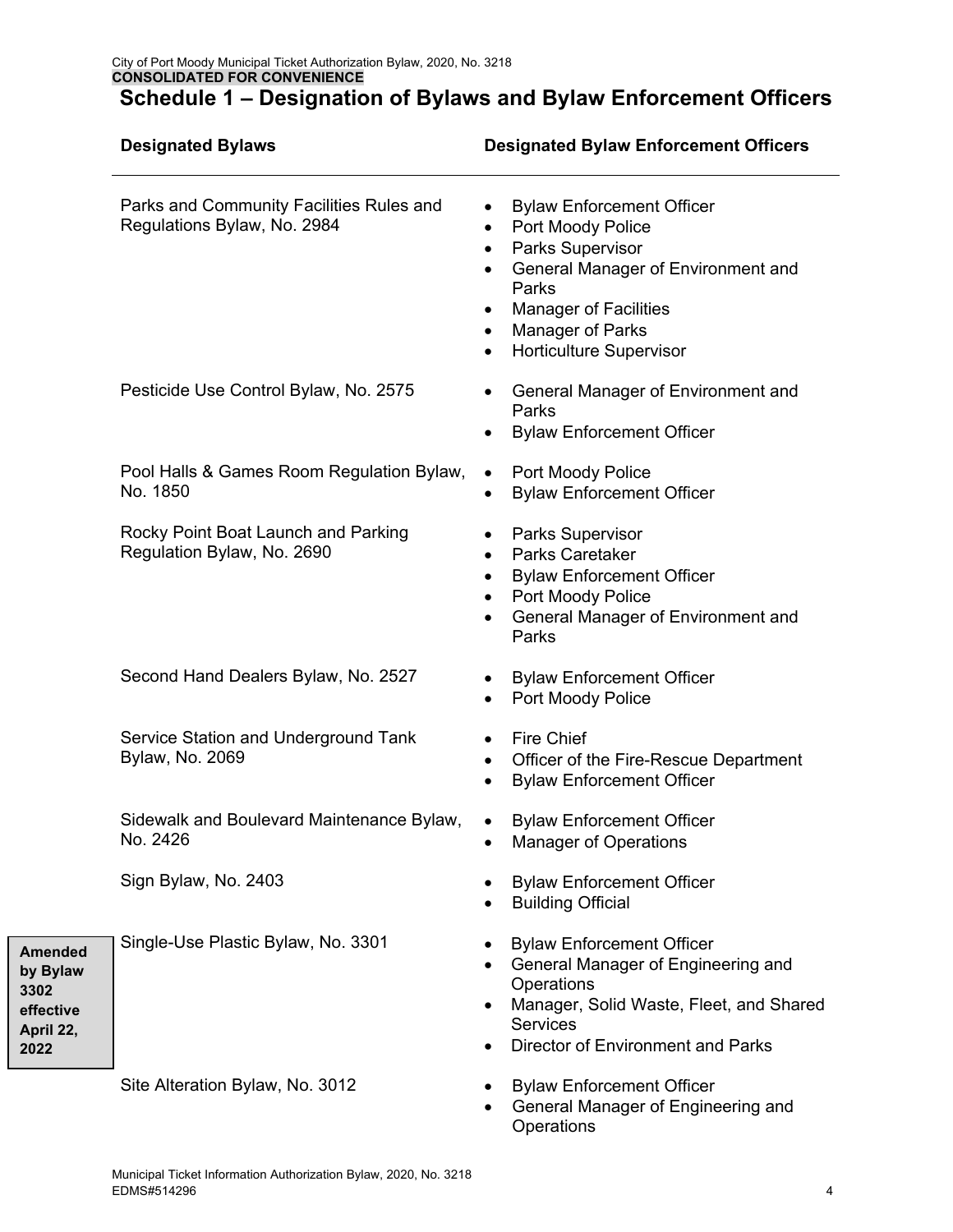Smoking Regulation Bylaw, No. 2773 • Bylaw Enforcement Officer

- 
- Port Moody Police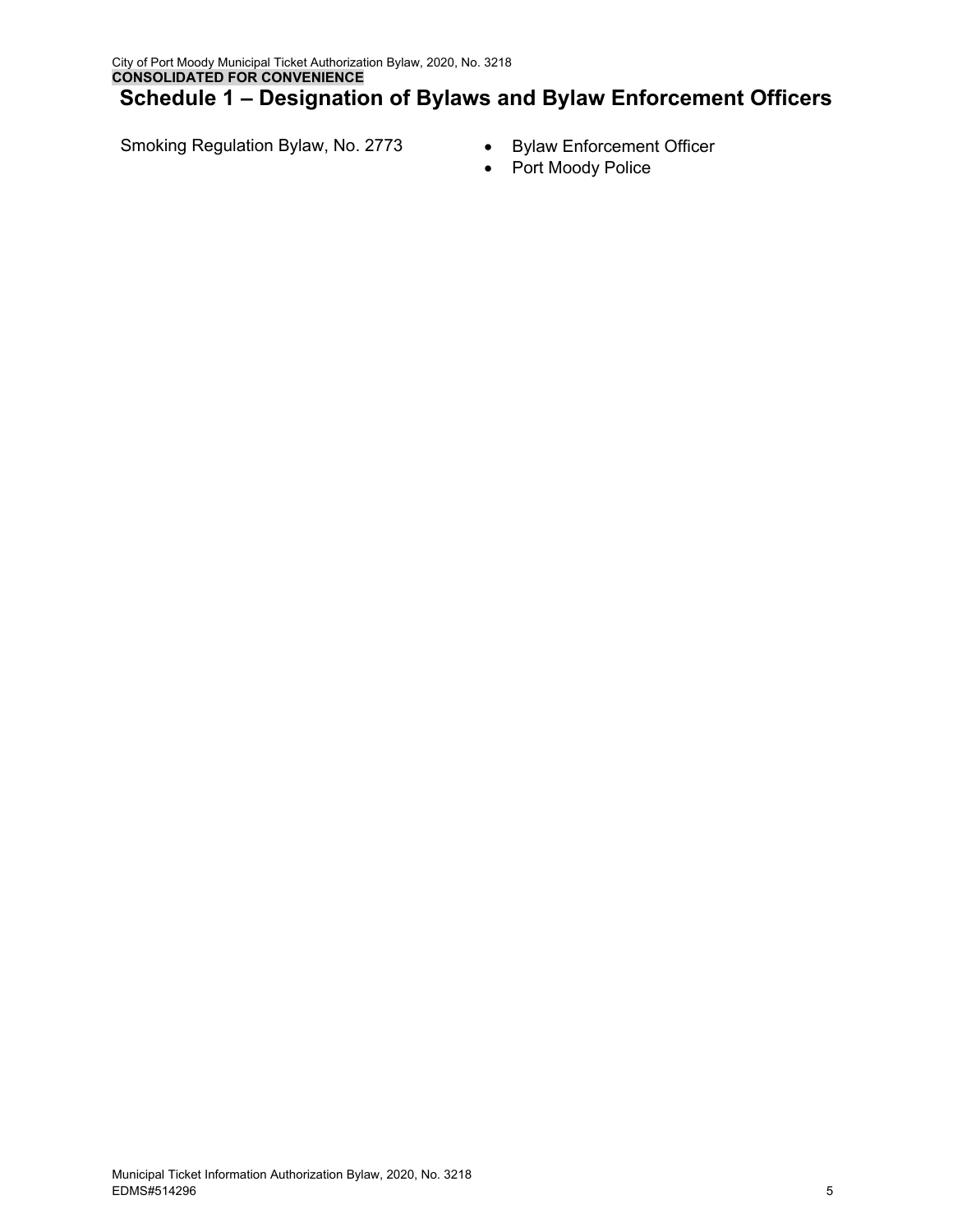|                                     | <b>Designated Bylaws</b>                                               |                                     | <b>Designated Bylaw Enforcement Officers</b>                                                                                                                             |
|-------------------------------------|------------------------------------------------------------------------|-------------------------------------|--------------------------------------------------------------------------------------------------------------------------------------------------------------------------|
|                                     | Solid Waste Bylaw, No. 3058                                            | $\bullet$<br>$\bullet$<br>٠         | <b>Manager of Operations</b><br><b>Bylaw Enforcement Officer</b><br>Manager of Solid Waste, Fleet, and<br><b>Shared Services</b><br>Solid Waste and Recycling Supervisor |
|                                     | Sound Level Bylaw, No. 1399                                            | $\bullet$                           | <b>Bylaw Enforcement Officer</b><br>Port Moody Police                                                                                                                    |
|                                     | <b>Stream and Drainage System Protection</b><br><b>Bylaw, No. 2470</b> |                                     | <b>Bylaw Enforcement Officer</b><br>General Manager of Environment and<br>Parks                                                                                          |
|                                     | Street, Traffic, and Public Places Bylaw,<br>No. 1528                  | $\bullet$                           | <b>Bylaw Enforcement Officer</b><br>Port Moody Police                                                                                                                    |
|                                     | Tree Protection Bylaw, No. 2961                                        | $\bullet$<br>$\bullet$              | <b>Bylaw Enforcement Officer</b><br>Manager of Building, Bylaw, and<br>Licensing                                                                                         |
|                                     | Untidy and Unsightly Premises Bylaw,<br>No. 1488                       |                                     | <b>Bylaw Enforcement Officer</b><br>Port Moody Police                                                                                                                    |
|                                     | Vector Control Bylaw, No. 3043                                         | $\bullet$<br>$\bullet$<br>$\bullet$ | <b>Bylaw Enforcement Officer</b><br>Port Moody Police<br><b>Building Official</b>                                                                                        |
| <b>Replaced</b><br>by Bylaw<br>3349 | Drinking Water Conservation Plan Bylaw,<br>No. 3346                    | $\bullet$<br>$\bullet$              | <b>Bylaw Enforcement Officer</b><br>Port Moody Police<br>General Manager of Engineering and<br>Operations                                                                |
|                                     | Water Supply and Distribution System Bylaw,<br>No. 3026                | $\bullet$                           | <b>Bylaw Enforcement Officer</b><br>Port Moody Police<br>General Manager of Engineering and<br>Operations                                                                |
|                                     | Zoning Bylaw, No. 2937                                                 |                                     | <b>Bylaw Enforcement Officer</b>                                                                                                                                         |

• Building Official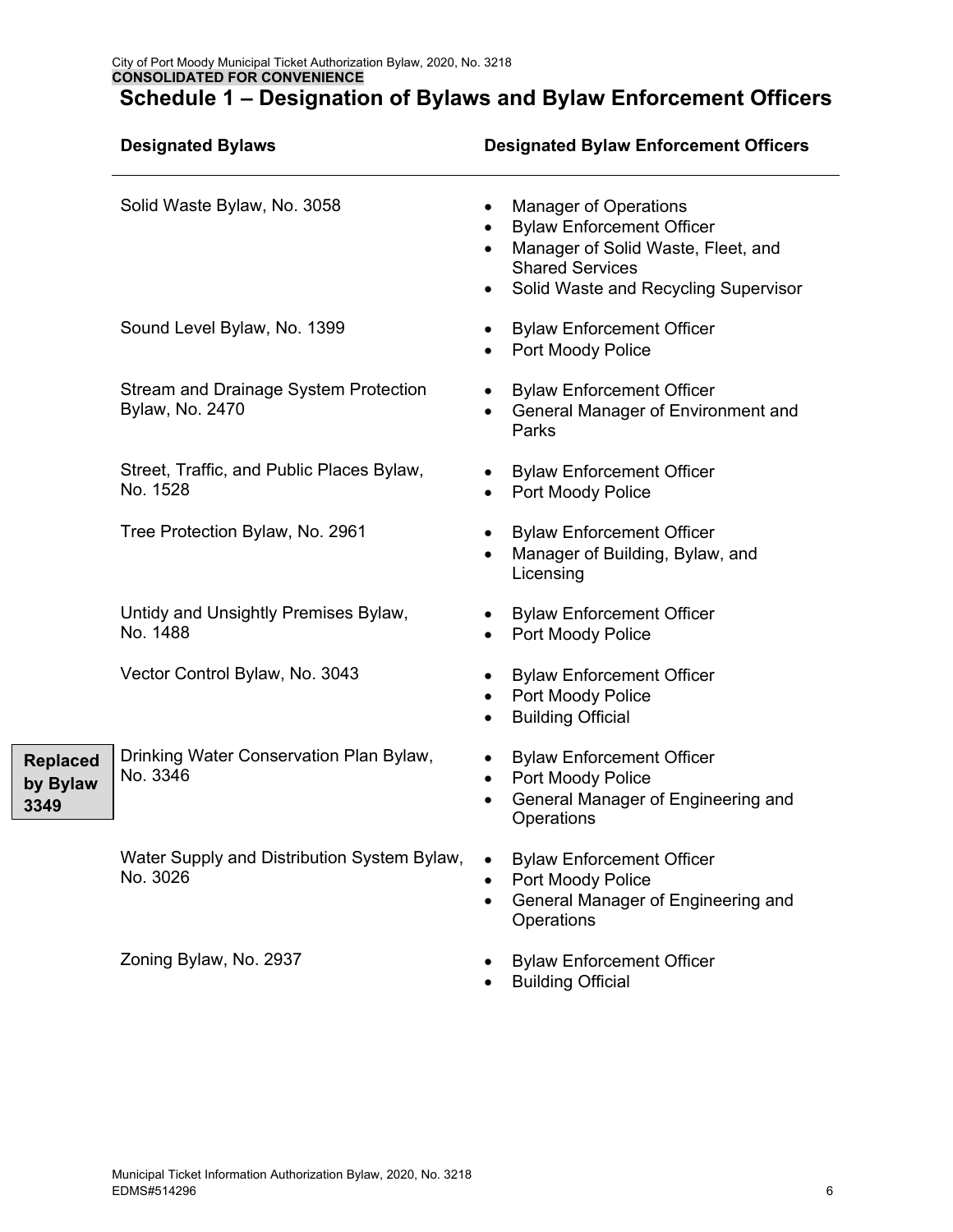| Animal Control Bylaw, No. 2677             | Section(s) | Fine(s)                                                           |                                  |
|--------------------------------------------|------------|-------------------------------------------------------------------|----------------------------------|
| <b>Unlicensed Dog</b>                      | 4.1        | 1 <sup>st</sup> Offence<br>2 <sup>nd</sup> Offence<br>3rd Offence | \$100.00<br>\$200.00<br>\$300.00 |
| <b>Unlicensed Aggressive Dog</b>           | 4.3        | 1 <sup>st</sup> Offence<br>2 <sup>nd</sup> Offence<br>3rd Offence | \$150.00<br>\$300.00<br>\$450.00 |
| <b>Unlicensed Vicious Dog</b>              | 4.3        | 1 <sup>st</sup> Offence<br>2 <sup>nd</sup> Offence<br>3rd Offence | \$200.00<br>\$400.00<br>\$600.00 |
| Dog at Large                               | 5.1        | 1 <sup>st</sup> Offence<br>2 <sup>nd</sup> Offence<br>3rd Offence | \$100.00<br>\$200.00<br>\$300.00 |
| Dog Excrement Violation                    | 5.3        | 1 <sup>st</sup> Offence<br>2 <sup>nd</sup> Offence<br>3rd Offence | \$100.00<br>\$200.00<br>\$300.00 |
| Dog in Car Without Adequate<br>Ventilation | 5.6        | 1 <sup>st</sup> Offence<br>Subsequent<br><b>Offences</b>          | \$100.00<br>\$500.00             |
| Dog Outside Without Shelter                | 5.7        | 1 <sup>st</sup> Offence<br>Subsequent<br><b>Offences</b>          | \$100.00<br>\$500.00             |
| Vicious Dog - Not Confined                 | 6.6        |                                                                   | \$500.00                         |
| Vicious Dog - Not Muzzled                  | 6.7        |                                                                   | \$500.00                         |
| Aggressive Dog - Not Confined              | 7.2        |                                                                   | \$250.00                         |
| Aggressive Dog - Not Muzzled               | 7.3        |                                                                   | \$250.00                         |
| Cat at Large - Not Neutered                | 10.2       | 1 <sup>st</sup> Offence<br>2 <sup>nd</sup> Offence                | \$50.00<br>\$100.00              |
| Cat - Without Tags                         | 11.1       | 1 <sup>st</sup> Offence<br>2 <sup>nd</sup> Offence                | \$50.00<br>\$100.00              |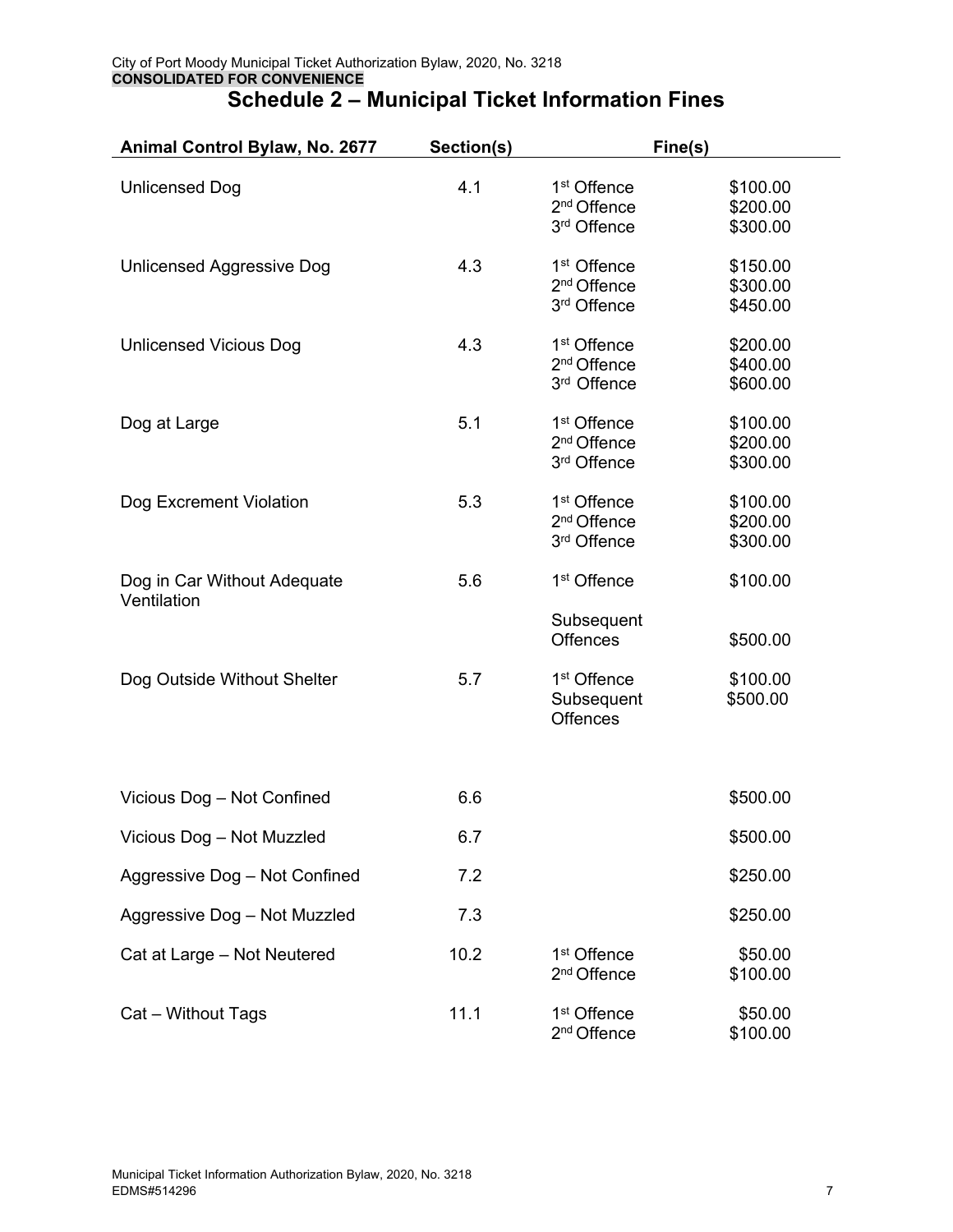| Anti-Idling Bylaw, No. 2859                 | Section(s) | Fine(s)                                                                       |                                 |  |
|---------------------------------------------|------------|-------------------------------------------------------------------------------|---------------------------------|--|
| Idling of Vehicle in Contravention of Bylaw | 3.1        | 1 <sup>st</sup> Offence<br>2 <sup>nd</sup> Offence<br>3 <sup>rd</sup> Offence | \$50.00<br>\$100.00<br>\$150.00 |  |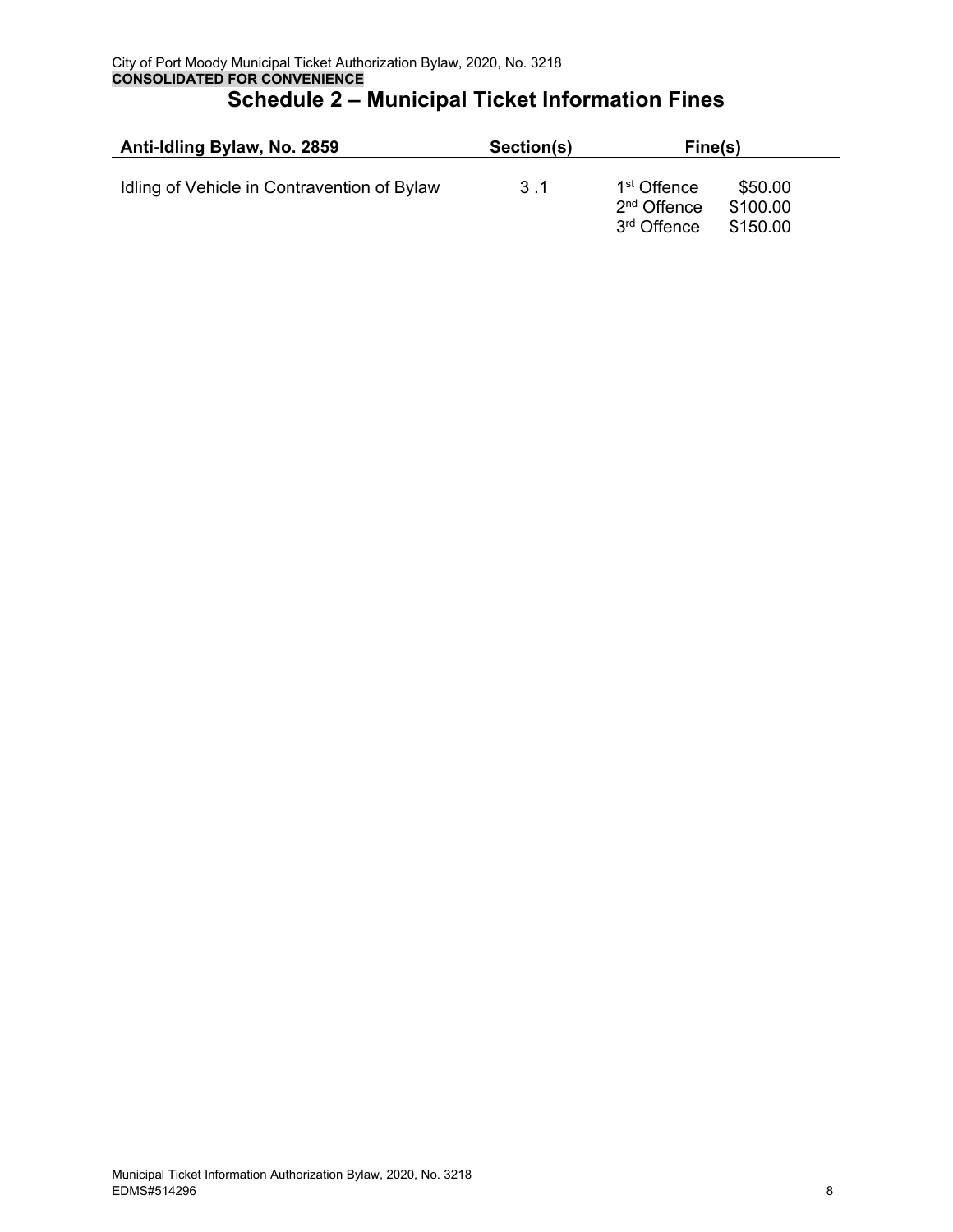|                                         | Building Bylaw, No. 3200                                            | Section(s)    |                                                                                        | Fine(s)                                          |
|-----------------------------------------|---------------------------------------------------------------------|---------------|----------------------------------------------------------------------------------------|--------------------------------------------------|
|                                         | No Building/Plumbing/Demolition<br>Permit                           | 6.1           | 1 <sup>st</sup> Offence<br>1 <sup>st</sup> Recurrence<br><b>Subsequent Occurrences</b> | \$200.00<br>\$500.00<br>\$1,000.00               |
|                                         | Failure to Obey Stop Work Order                                     | 12.35         | 1 <sup>st</sup> Offence<br>1 <sup>st</sup> Recurrence<br><b>Subsequent Occurrences</b> | \$200.00<br>\$500.00<br>\$1,000.00               |
|                                         | Failure to Obey Do Not Occupy<br><b>Notice</b>                      | 12.42         | 1 <sup>st</sup> Offence<br>1 <sup>st</sup> Recurrence<br><b>Subsequent Occurrences</b> | \$200.00<br>\$500.00<br>\$1,000.00               |
|                                         | <b>Occupancy Without Permit</b>                                     | 12.52         | 1 <sup>st</sup> Offence<br>1 <sup>st</sup> Recurrence<br><b>Subsequent Occurrences</b> | \$200.00<br>\$500.00<br>\$1,000.00               |
| <b>Added by</b><br><b>Bylaw</b><br>3307 | <b>Moving Building Without Permit</b><br>Removal of Stop Work Order | 15.1<br>12.40 | 1 <sup>st</sup> Offence<br>1 <sup>st</sup> Recurrence<br><b>Subsequent Occurrences</b> | \$1,000.00<br>\$200.00<br>\$500.00<br>\$1,000.00 |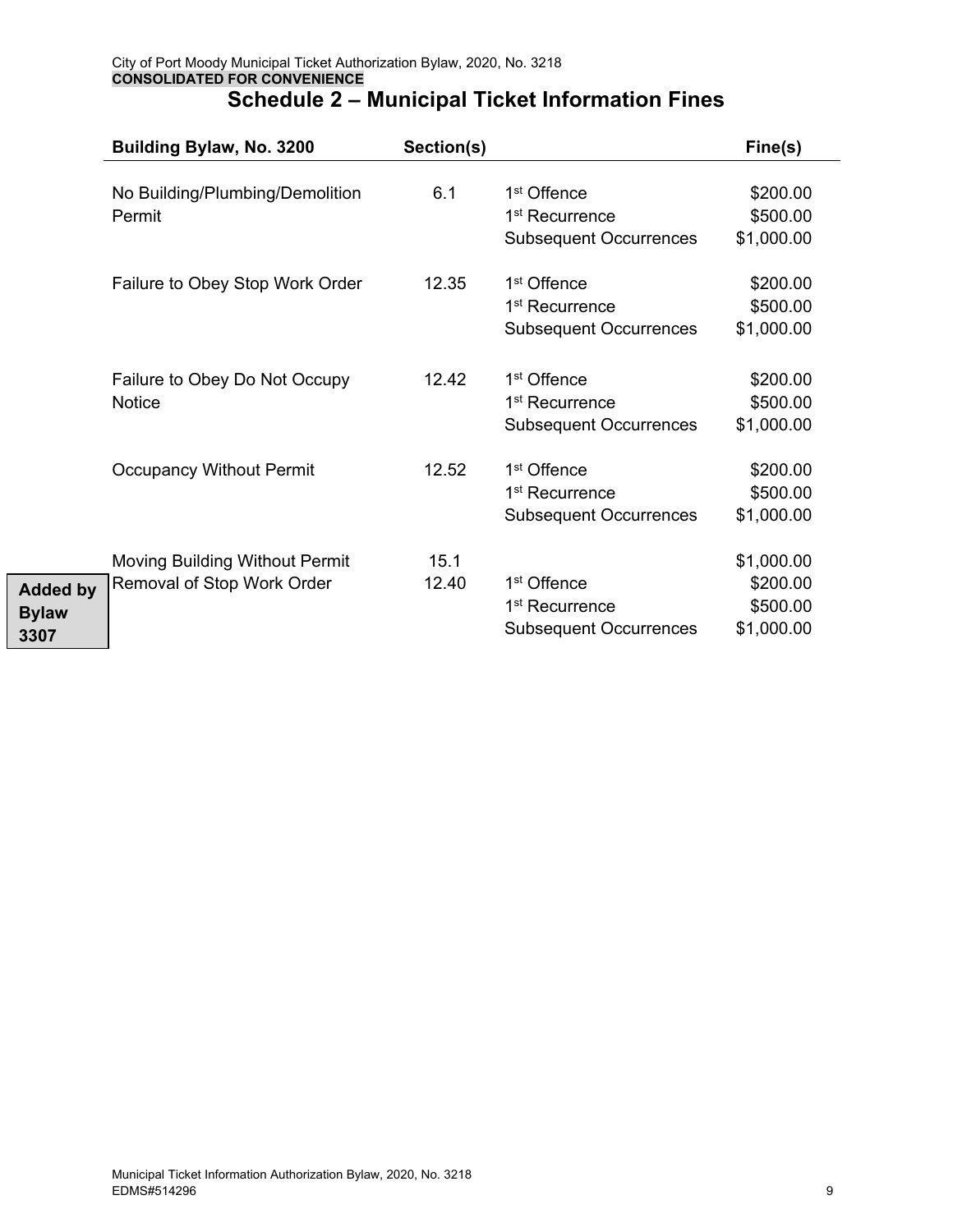#### **Business Licensing Regulations Bylaw,**

**Added by Bylaw 3272** 

**Amended** 

**by BL3307** 

| No. 3000                                                            | Section(s) | Fine(s)  |  |
|---------------------------------------------------------------------|------------|----------|--|
| No Business Licence                                                 | 5.1        | \$100.00 |  |
| Operate Contrary to Conditions on Use on<br><b>Business Licence</b> | 5.19       | \$100.00 |  |
| <b>Licence Not Posted</b>                                           | 5.5        | \$100.00 |  |
| <b>Failure to Maintain Accurate Record</b>                          | 6.2.1(a)   | \$100.00 |  |
| <b>Failure to Produce Record</b>                                    | 6.2.1(f)   | \$100.00 |  |
| Employ/Engage in Business Person Without<br><b>Prior Approval</b>   | 6.3.1(c)   | \$100.00 |  |
| <b>Failure to Maintain Accurate Client Register</b>                 | 6.3.1(f)   | \$100.00 |  |
| <b>Failure to Produce Client Register</b>                           | 6.3.1(g)   | \$100.00 |  |
| Employ/Engage in Business Person Without<br><b>Prior Approval</b>   | 6.6.1(d)   | \$100.00 |  |
| Sell/Trade/Possess Shark Fins                                       | 6.11(c)    | \$500.00 |  |
| <b>Eviction without Permits</b>                                     | 6.13.1(a)  | \$500.00 |  |
| <b>Eviction without Tenant Relocation</b>                           | 6.13.1(b)  | \$500.00 |  |
|                                                                     |            |          |  |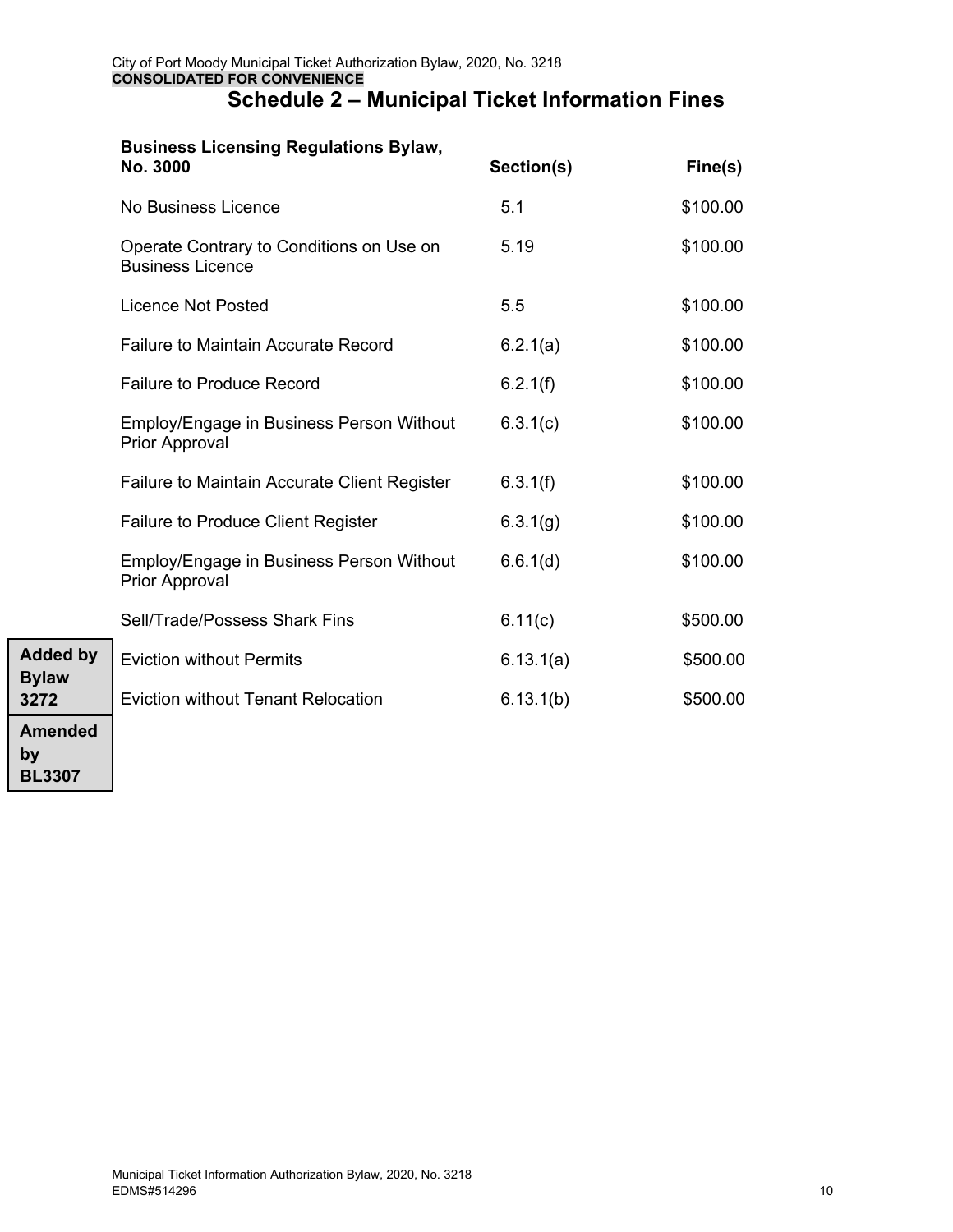#### **Fire Protection and Emergency Response**

| <b>Bylaw, No. 2835</b>                                                       | Section(s)                                  | Fine(s)  |
|------------------------------------------------------------------------------|---------------------------------------------|----------|
| Smoking in Banned Areas Due to Hazardous<br><b>Fire Conditions</b>           | 5.1(c)                                      | \$100.00 |
| <b>Entering Prohibited Areas</b>                                             | 5.2                                         | \$100.00 |
| <b>Obstruct a Member</b>                                                     | $6.1, 6.2, 7.3(b)$ ,<br>$7.3(c)$ , $7.3(d)$ | \$150.00 |
| Obstructing a Fire Inspector                                                 | 6.4                                         | \$250.00 |
| Failure to Report a Fire                                                     | 7.1                                         | \$100.00 |
| <b>Failure to Yield to Fire-Rescue Vehicles</b>                              | 7.3(a)                                      | \$100.00 |
| <b>Entry of Restricted Areas</b>                                             | 7.4                                         | \$100.00 |
| Drive Over Hose Line                                                         | 7.5(a)                                      | \$100.00 |
| <b>Failure to Secure Vacant Buildings After Fire</b>                         | 8.1                                         | \$250.00 |
| Gating an Emergency Access Route Without<br>Approval                         | 10.1(a)                                     | \$500.00 |
| <b>Obstructing an Emergency Access Route</b>                                 | 10.1(b)                                     | \$500.00 |
| Failure to Provide Access and Keys                                           | 10.3(a)                                     | \$100.00 |
| Failure to Update Keys                                                       | 10.3(b)                                     | \$100.00 |
| <b>Failure to Secure Vacant Building</b>                                     | 11.1(b)                                     | \$250.00 |
| Using Prohibited Devices for Cooking/Heating                                 | 13.1(c)                                     | \$100.00 |
| Use of a Defective Heating/Cooking Device                                    | 13.1(d)                                     | \$100.00 |
| Misuse of an Extension Cord                                                  | 13.1(e)                                     | \$100.00 |
| Accumulation of a Fire Hazard                                                | 13.1(g)                                     | \$250.00 |
| Accumulation of Flammable/Combustible<br>Material                            | 14.1(a)                                     | \$250.00 |
| <b>Accumulation of Combustible Dust</b>                                      | 14.2(a)                                     | \$250.00 |
| Non-Compliant Spray Coating Operation                                        | 14.5(a)                                     | \$250.00 |
| <b>Fire Protection and Emergency Response</b><br>Bylaw, No. 2835 (continued) | Section(s)                                  | Fine(s)  |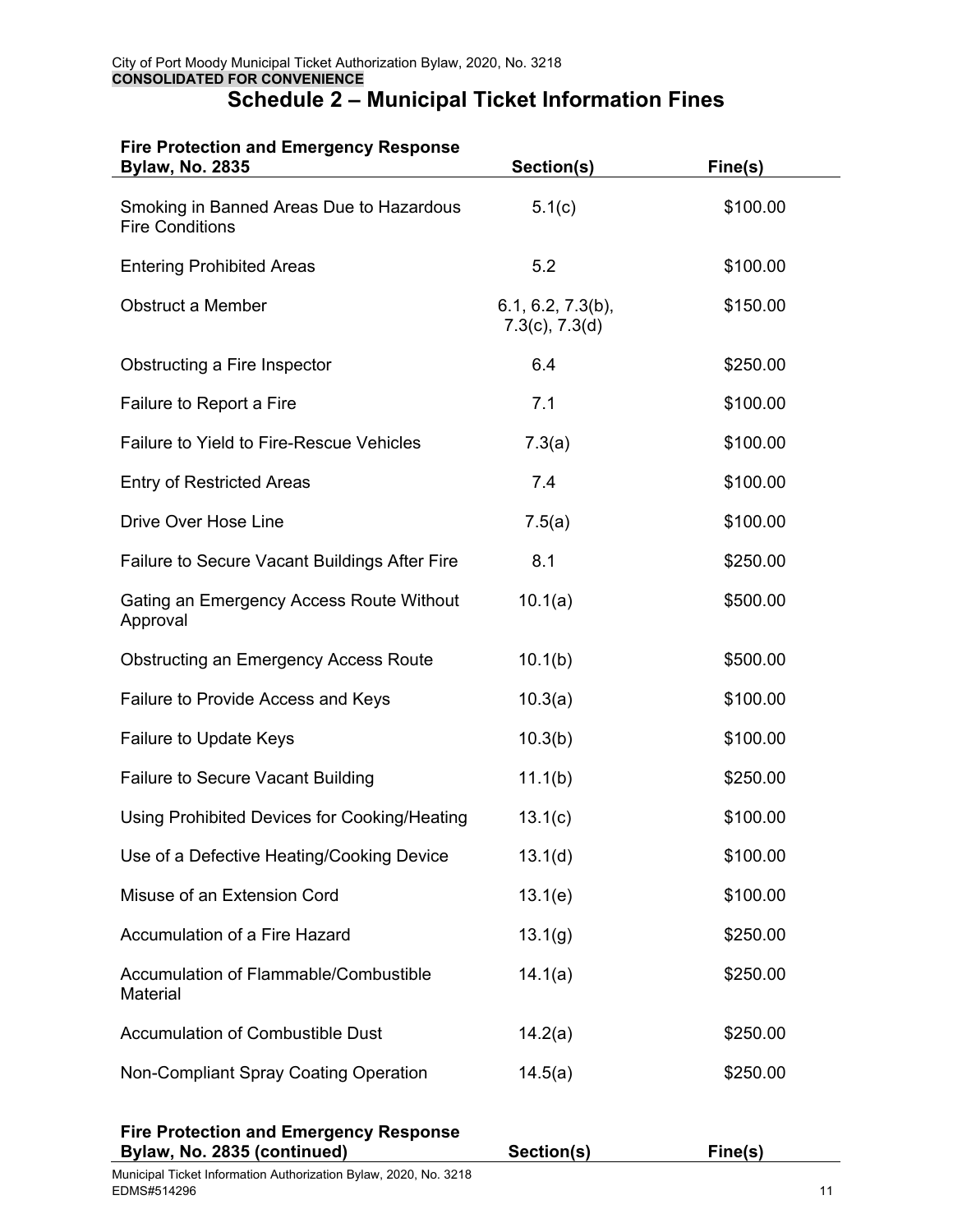| <b>Failure to Maintain Fire Separations</b>                                         | 15.1(a)                    | \$100.00 |
|-------------------------------------------------------------------------------------|----------------------------|----------|
| Improper Location of a Refuse Container                                             | 15.2(c)                    | \$100.00 |
| <b>Failure to Maintain Fire Protection</b><br>Equipment                             | 16.1(a)                    | \$250.00 |
| Failure to Notify Fire-Rescue Department                                            | 16.1(b)                    | \$100.00 |
| Failure to Notify Monitoring Company                                                | 16.4                       | \$100.00 |
| Failure to Provide a Fire Extinguisher                                              | 16.6                       | \$100.00 |
| <b>Failure to Clean Cooking Equipment</b>                                           | 16.7(a)                    | \$250.00 |
| Failure to Maintain Sprinkler System                                                | 16.8(a)                    | \$250.00 |
| Failure to Keep Fire-Rescue Department<br><b>Connections Clean</b>                  | 16.9(b)                    | \$250.00 |
| <b>Failure to Display Required Signs</b>                                            | 16.9(d)                    | \$100.00 |
| Failure to Keep Fire-Rescue Department<br><b>Connections Clear</b>                  | 16.9(e)                    | \$250.00 |
| Failure to Maintain Fire Alarm System                                               | 16.12                      | \$250.00 |
| Failure to Notify Fire-Rescue Department                                            | 16.13                      | \$100.00 |
| Failure to Provide Knowledgeable Contact<br>Person                                  | 16.14(b)(i)                | \$100.00 |
| Failure for Contact Person to Arrive within<br>45 Minutes                           | 16.14(b)(iii)              | \$100.00 |
| Failure to Update Contact Person                                                    | 16.14(d)                   | \$100.00 |
| Failure to Maintain a Smoke Alarm                                                   | 16.16(b)                   | \$250.00 |
| Unlawful Use of a Hydrant                                                           | 16.17 $(a)$ or<br>16.17(b) | \$500.00 |
| Failure to Keep Fire Hydrant Clear                                                  | 16.18(c)                   | \$250.00 |
| <b>Obstructing a Fire Hydrant</b>                                                   | 16.18(f)                   | \$500.00 |
| Failure to Maintain a Fire Hydrant<br><b>Fire Protection and Emergency Response</b> | 16.18(g)                   | \$250.00 |

Bylaw, No. 2835 (continued) **Section(s)** Section(s) **Fine(s)**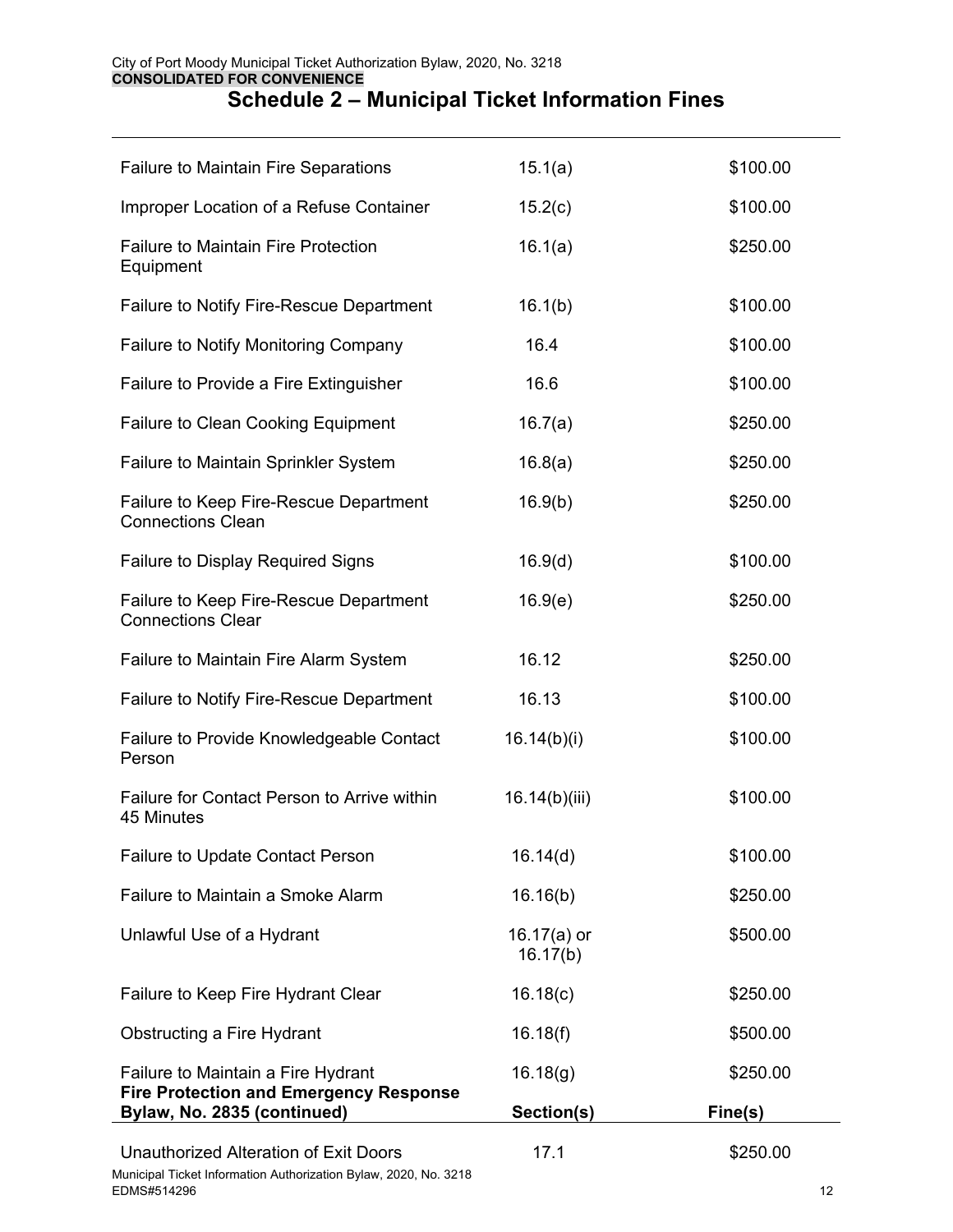| Locking Device Not in Accordance with<br><b>Building Code</b> | 17.2    | \$250.00 |
|---------------------------------------------------------------|---------|----------|
| Obstructing an Exit                                           | 17.3(a) | \$150.00 |
| Failure to Maintain an Exit Sign                              | 17.3(d) | \$150.00 |
| <b>Failure to Maintain Emergency Lighting</b>                 | 17.3(e) | \$150.00 |
| Failure to Provide Proper Addressing                          | 18.1(a) | \$150.00 |
| <b>Failure to Provide Directional Signage</b>                 | 18.1(d) | \$150.00 |
| Failure to Provide a Fire Safety Plan                         | 19.1    | \$150.00 |
| Failure to Update a Fire Safety Plan                          | 19.2    | \$150.00 |
| Failure to Submit an Operations Manual                        | 19.3    | \$150.00 |
| Failure to Update an Operations Manual                        | 19.4    | \$150.00 |
| Failure to Provide an Operations Manual<br>Storage Box        | 19.5    | \$150.00 |
| Failure to Maintain an Emergency Access<br>Route              | 19.8    | \$500.00 |
| Failure to Maintain an Adequate Water<br>Supply               | 19.9    | \$500.00 |
| Failure to Notify Fire-Rescue Department                      | 19.10   | \$100.00 |
| <b>Failure to Secure Premises</b>                             | 19.11   | \$100.00 |
| <b>Burning Without a Permit</b>                               | 20.1(g) | \$250.00 |
| <b>Burning Prohibited Materials</b>                           | 20.2    | \$250.00 |
| Remove/Deface/Alter Posted Notices                            | 21.4    | \$100.00 |
| Failure to Comply with an Order                               | 23.1    | \$250.00 |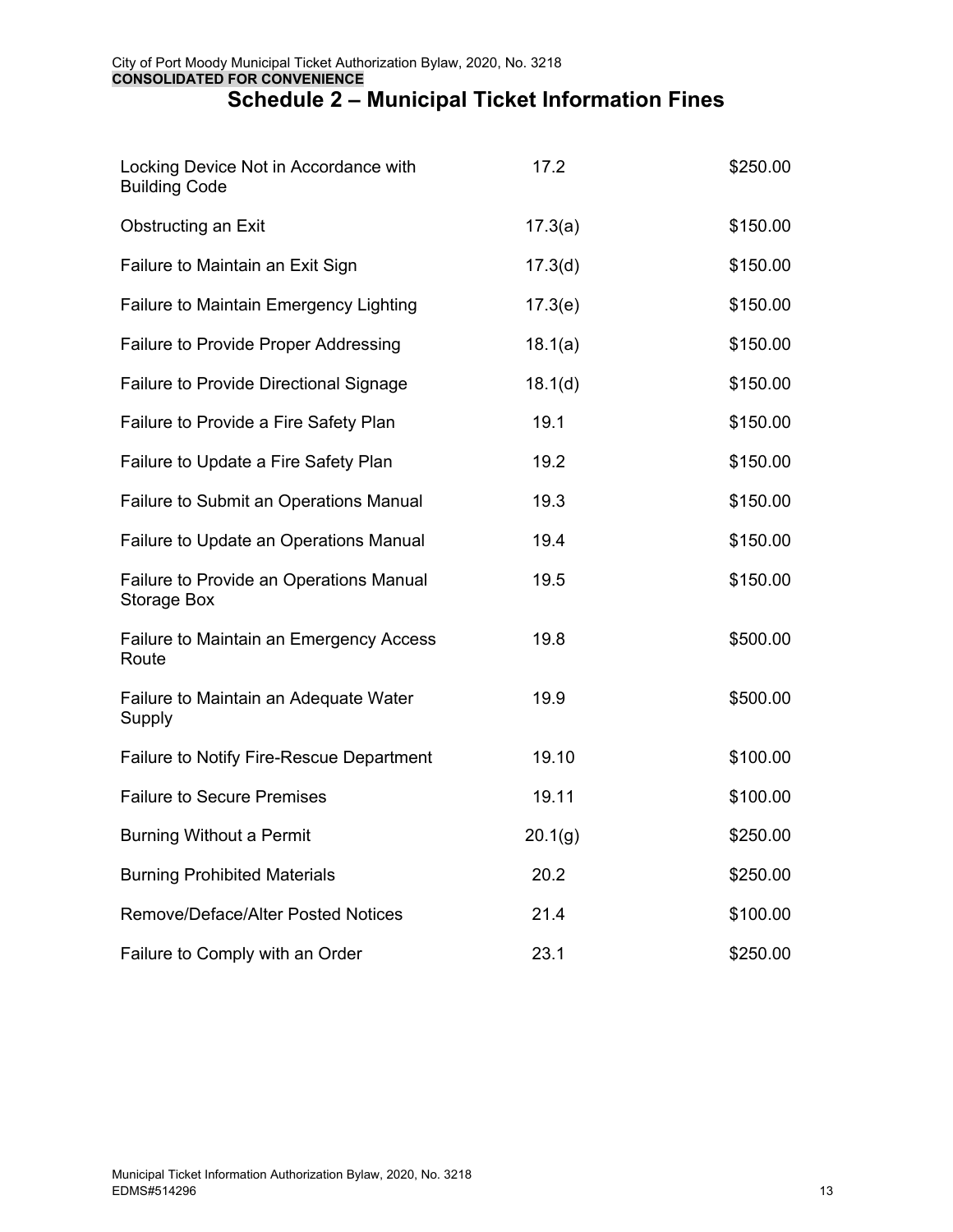| Fireworks Bylaw, No. 2070                                                          | Section(s) |                                                    | Fine(s)                |  |
|------------------------------------------------------------------------------------|------------|----------------------------------------------------|------------------------|--|
| <b>Unlawful Storage of Fireworks</b>                                               | 4.3        | 1 <sup>st</sup> Offence<br>2 <sup>nd</sup> Offence | \$500.00<br>\$1,000.00 |  |
| Unlawful Storage of Fireworks Materials                                            | 4.4        | 1 <sup>st</sup> Offence<br>2 <sup>nd</sup> Offence | \$500.00<br>\$1,000.00 |  |
| Smoking in Fireworks Storage Area                                                  | 4.5        |                                                    | \$1,000.00             |  |
| <b>Sell Firecrackers</b>                                                           | 5.1        | 1 <sup>st</sup> Offence<br>2 <sup>nd</sup> Offence | \$500.00<br>\$1,000.00 |  |
| Sell Fireworks/Firecrackers to Person Under<br>Age 18                              | 5.3        | 1 <sup>st</sup> Offence<br>2 <sup>nd</sup> Offence | \$500.00<br>\$1,000.00 |  |
| Possession of Fireworks by Person Under<br>Age 18                                  | 5.3.1      |                                                    | \$250.00               |  |
| Possession of Fireworks When Prohibited                                            | 5.4        |                                                    | \$500.00               |  |
| Sale/Distribution/Storage of Fireworks From<br>Vehicle/Trailer/Temporary Structure | 5.4.3      | 1 <sup>st</sup> Offence<br>2 <sup>nd</sup> Offence | \$500.00<br>\$1,000.00 |  |
| Sale of Fireworks When Prohibited                                                  | 5.4.6      | 1 <sup>st</sup> Offence<br>2 <sup>nd</sup> Offence | \$500.00<br>\$1,000.00 |  |
| Failure to Clean Up Sales Area by 12:00pm<br>on October 31st                       | 5.4.7      |                                                    | \$250.00               |  |
| Smoking in Retail Area                                                             | 5.5        |                                                    | \$250.00               |  |
| Sale of Nuisance Fireworks                                                         | 5.8        |                                                    | \$500.00               |  |
| <b>Unlawful Discharge of Fireworks</b>                                             | 6.1, 6.1.1 |                                                    | \$500.00               |  |
| Unlawful Discharge of Firecrackers                                                 | 6.1.3      |                                                    | \$500.00               |  |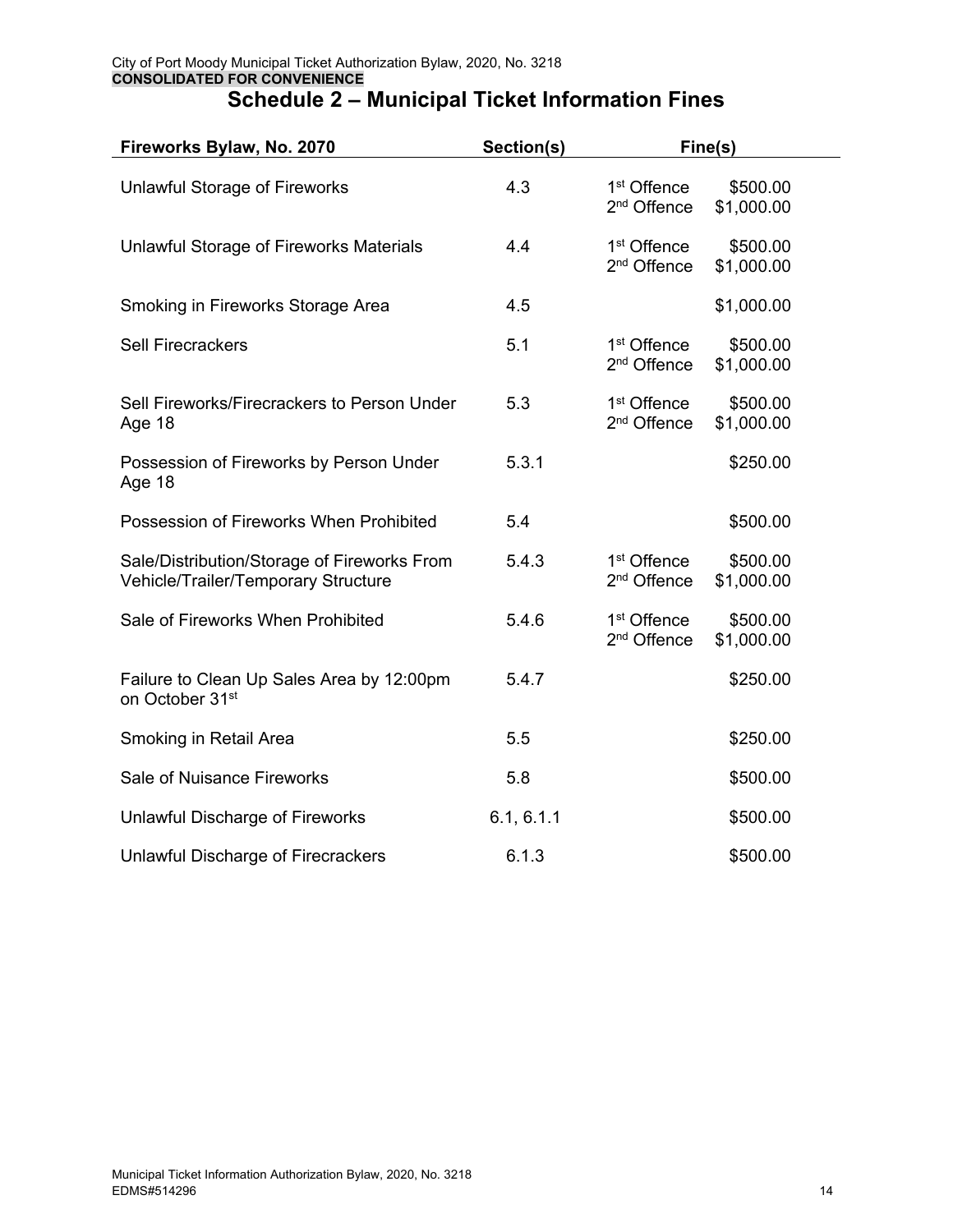| Graffiti Bylaw, No. 2524                                                                                | Section(s) |                                                    | Fine(s)                |  |
|---------------------------------------------------------------------------------------------------------|------------|----------------------------------------------------|------------------------|--|
| Place Graffiti In/On Public Place                                                                       | 3.1        | 1 <sup>st</sup> Offence<br>2 <sup>nd</sup> Offence | \$500.00<br>\$1,000.00 |  |
| Place Graffiti on Real Property Adjacent to<br><b>Public Place</b>                                      | 3.2        | 1 <sup>st</sup> Offence<br>2 <sup>nd</sup> Offence | \$500.00<br>\$1,000.00 |  |
| Fail to Maintain Free of Graffiti any Structure<br>Located on Real Property/Adjacent to Public<br>Place | 3.3        |                                                    | \$250.00               |  |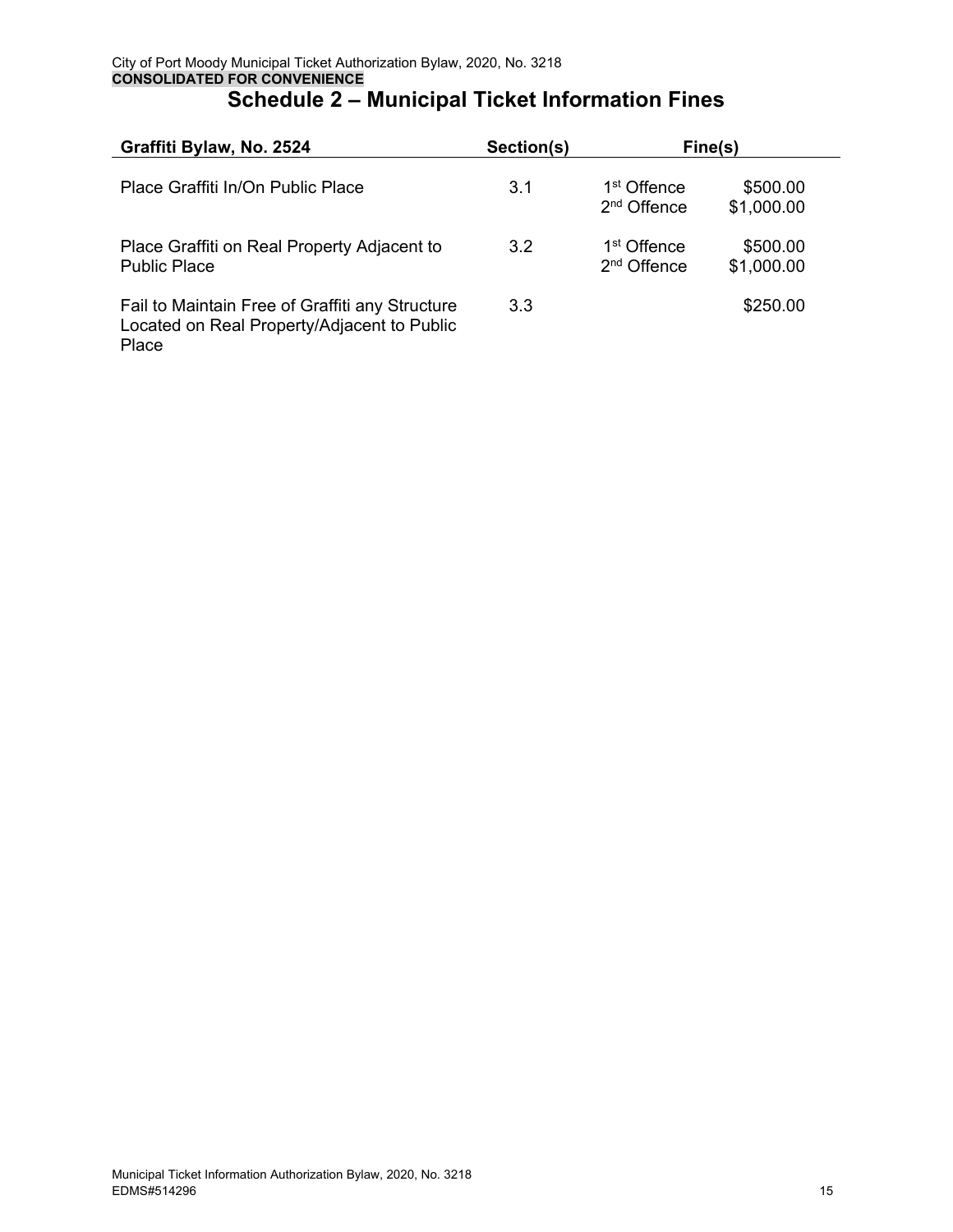# **Litter and Dumping Prohibition Bylaw,**

| No. 2608                                                                               | Section(s) | Fine(s)  |  |
|----------------------------------------------------------------------------------------|------------|----------|--|
| Dump/Leave/Dispose Garbage/Material in<br><b>Public Place</b>                          | 3(a)       | \$200.00 |  |
| Stamp/Paint/Post Bill/Poster/Notice in Public<br>Place                                 | 3(b)       | \$100.00 |  |
| <b>Expectorate in Public Place</b>                                                     | 3(c)       | \$100.00 |  |
| Deface/Injure/Damage Property/Equipment<br>Owned by City of Port Moody in Public Place | 3(d)       | \$200.00 |  |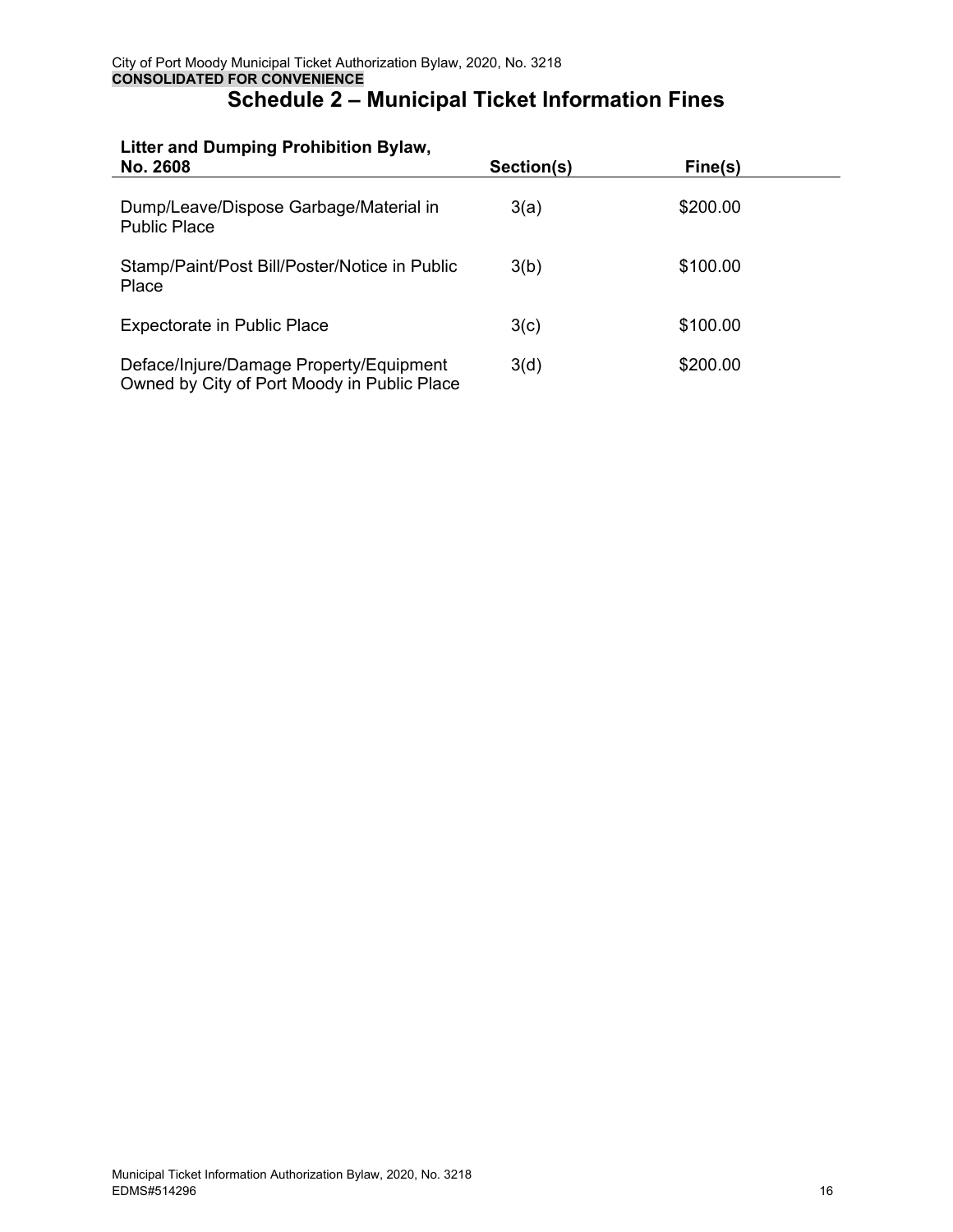# **Mandatory Skateboard Park Helmet Bylaw,**

l.

| No. 2531                                                                         | Section(s) | Fine(s)  |  |
|----------------------------------------------------------------------------------|------------|----------|--|
| Use of Skateboard Park Without Helmet                                            | 3          | \$100.00 |  |
| Guardian Permits Person Under 16 to Use<br><b>Skateboard Park Without Helmet</b> | 4          | \$100.00 |  |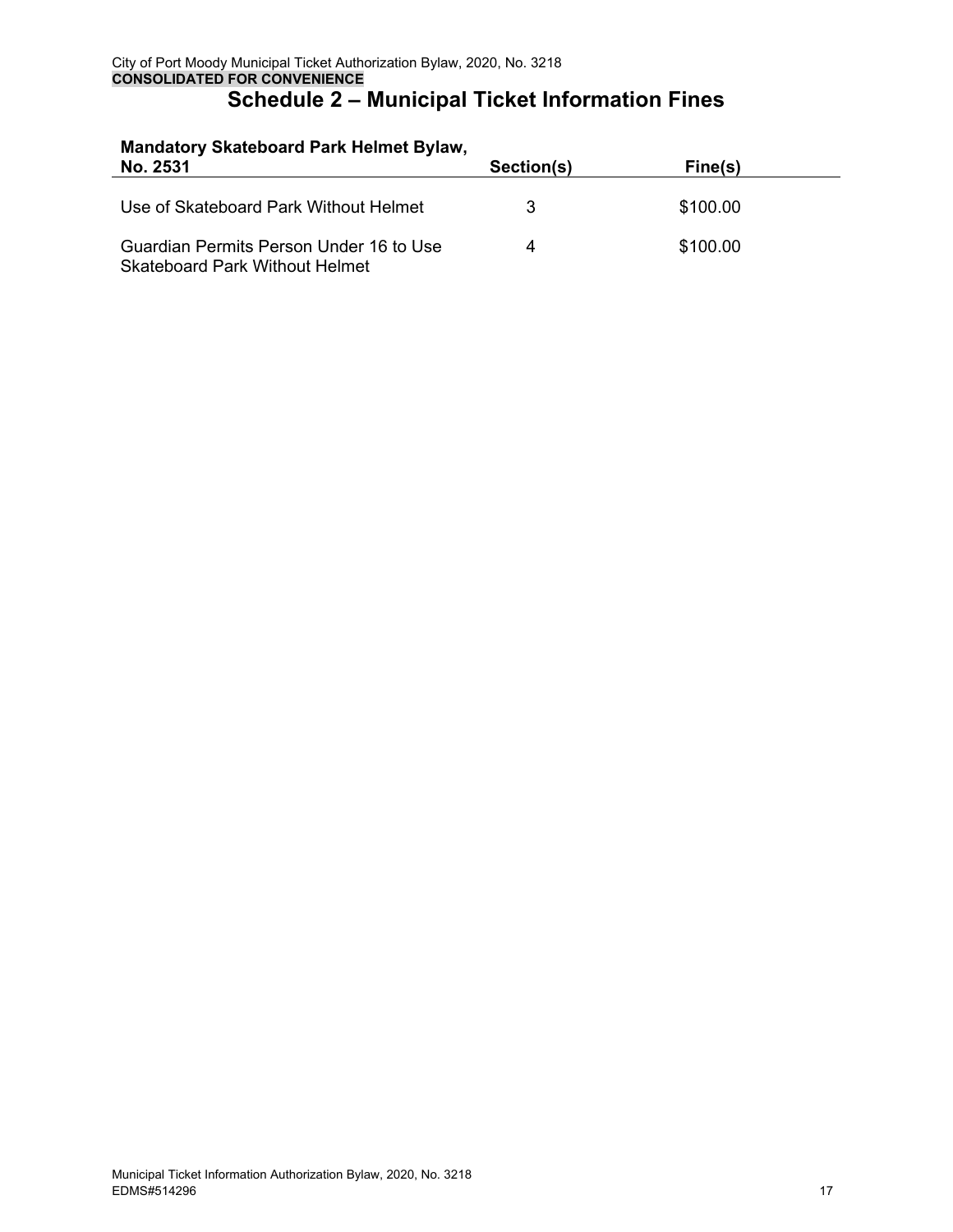| Newspaper Box Bylaw, No. 2821 | Section(s) | Fine(s)  |  |
|-------------------------------|------------|----------|--|
| Failure to Obtain A Permit    |            | \$100.00 |  |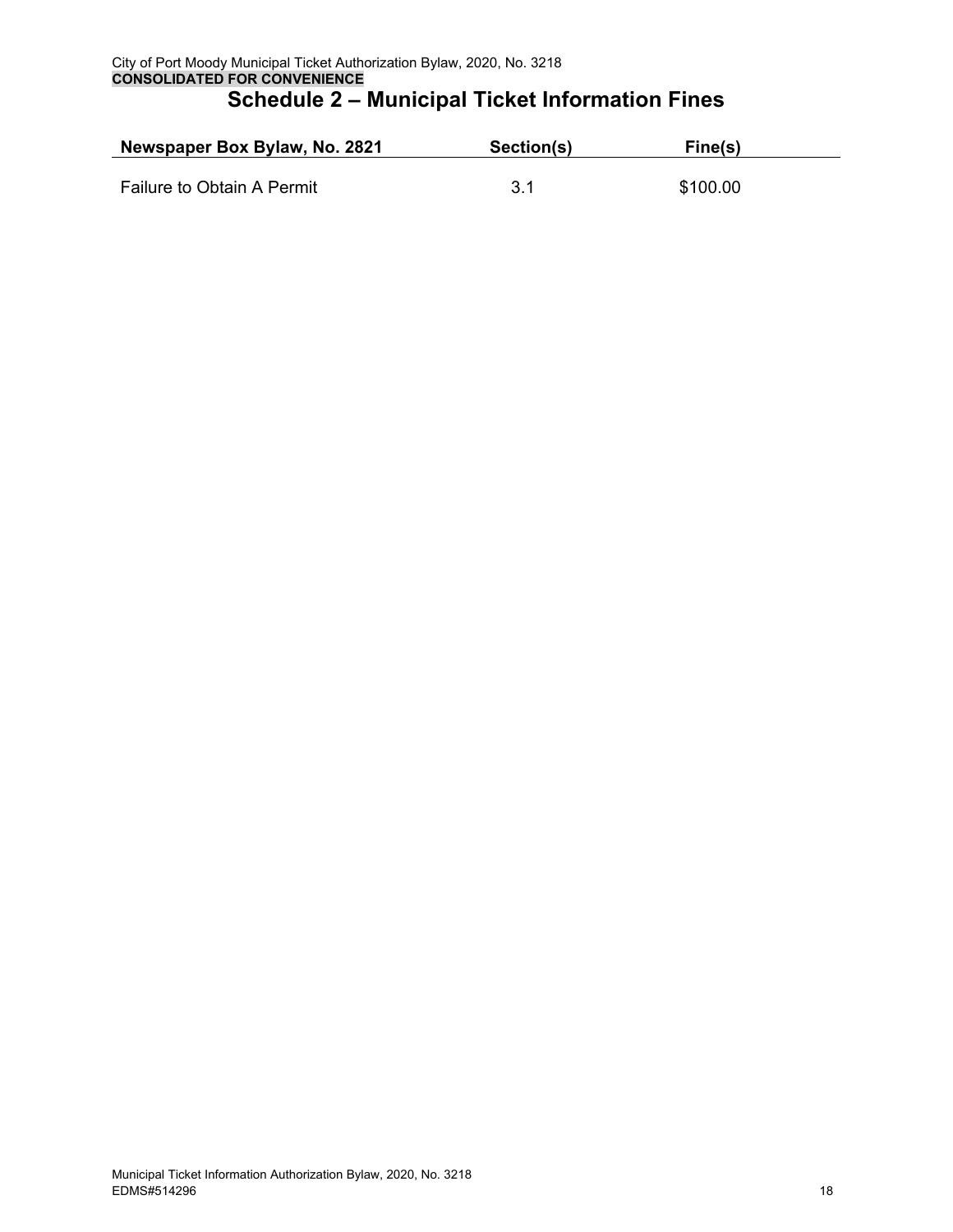| <b>Parks and Community Facilities Rules and</b><br>Regulations Bylaw, No. 2894 | Section(s) | Fine(s)  |  |
|--------------------------------------------------------------------------------|------------|----------|--|
| <b>Gather Without Permission</b>                                               | 6(a)       | \$100.00 |  |
| <b>Enter Closed Park/Facility</b>                                              | 6(c)       | \$100.00 |  |
| Throw/Leave Refuse in Park                                                     | 7(a)       | \$200.00 |  |
| Cut/Damage/Deface Park Vegetation                                              | 7(b)       | \$200.00 |  |
| Destroy/Damage/Deface/Break/Tamper with<br><b>Park Feature</b>                 | 7(c)       | \$200.00 |  |
| Foul/Pollute/Contaminate/Stream, Creek,<br><b>Water Feature</b>                | 7(d)       | \$100.00 |  |
| <b>Explode Fireworks</b>                                                       | 8(a)       | \$100.00 |  |
| Light Fire in Park                                                             | 8(b)       | \$100.00 |  |
| Smoke in High Fire Risk Area                                                   | 8(c)       | \$100.00 |  |
| Enter Trail/Park in High Fire Risk Area                                        | 8(d)       | \$100.00 |  |
| Sell Food/Merchandise                                                          | 9(a)       | \$100.00 |  |
| Post/Paint/Affix Advertisement/Sign                                            | 9(b)       | \$100.00 |  |
| Use Vehicle for Advertising                                                    | 10(b)      | \$100.00 |  |
| Boat/Motor Boat/Sea Ski-doo in Vicinity of<br><b>Bath Beach</b>                | 11(a)(v)   | \$100.00 |  |
| Litter/Deposit Matter in Water                                                 | 11(a)(vii) | \$100.00 |  |
| Dog on Sport Field/Running Track/<br>Playground/Tennis Court/Water Park        | 12(b)      | \$200.00 |  |
| Unlawfully in Park between 10pm and 5am                                        | 13(a)      | \$100.00 |  |
| Occupy a Community Facility without<br>required Facility Rental Contract       | 14(a)      | \$200.00 |  |
| Act Disorderly/Dangerous/Offensive                                             | 15(c)      | \$100.00 |  |
| Engage in the Use of Any High-Speed<br>Projectiles                             | 15(e)      | \$100.00 |  |
| Sleep/Camp Overnight in Park/Facility                                          | 15(f)      | \$100.00 |  |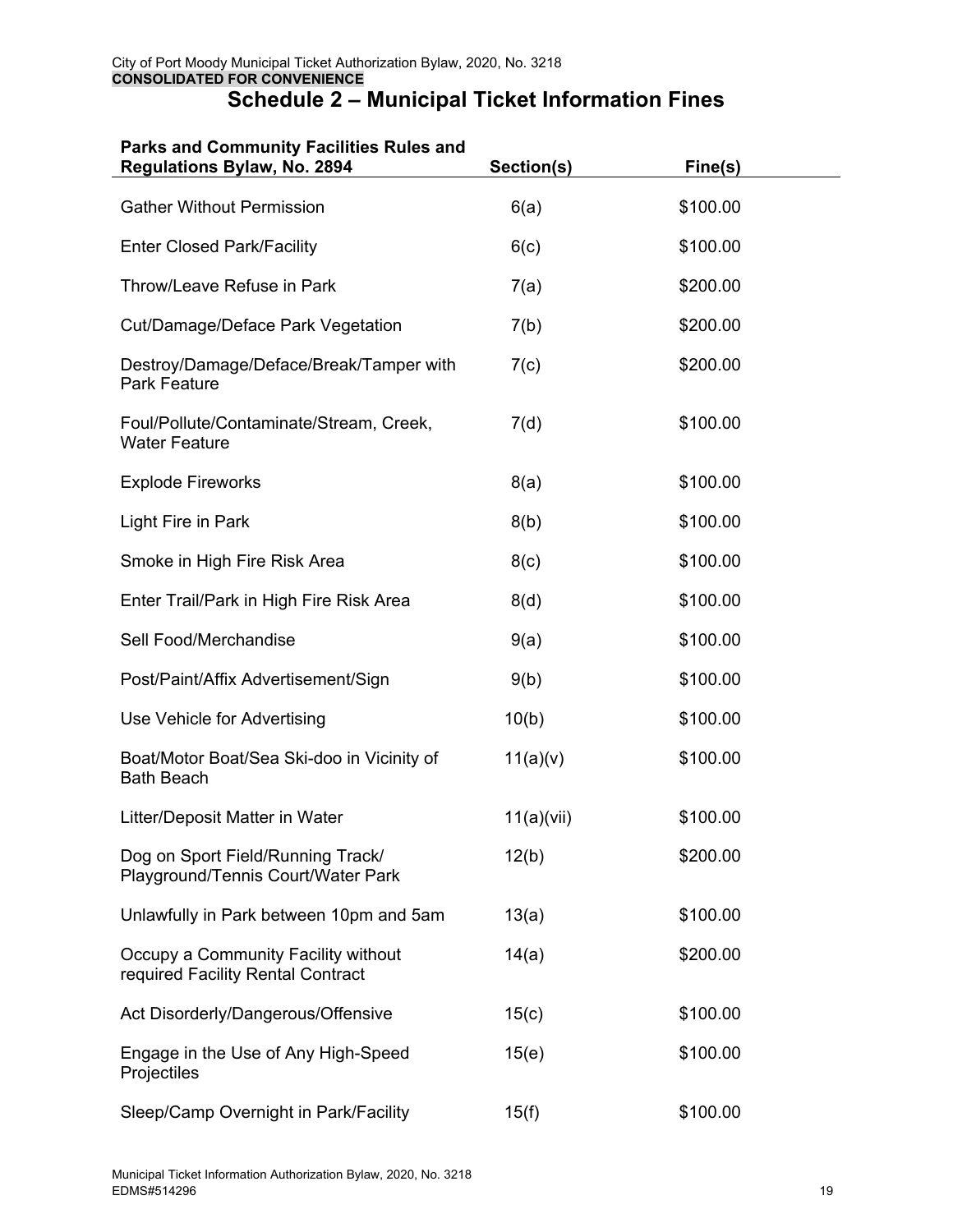| <b>Parks and Community Facilities Rules and</b><br>Regulations Bylaw, No. 2894 (continued) | Section(s) | Fine(s)  |
|--------------------------------------------------------------------------------------------|------------|----------|
| <b>Build Structure in Park/Facility</b>                                                    | 15(q)      | \$100.00 |
| Harass, Harm, or Collect Wildlife                                                          | 7(e)       | \$100.00 |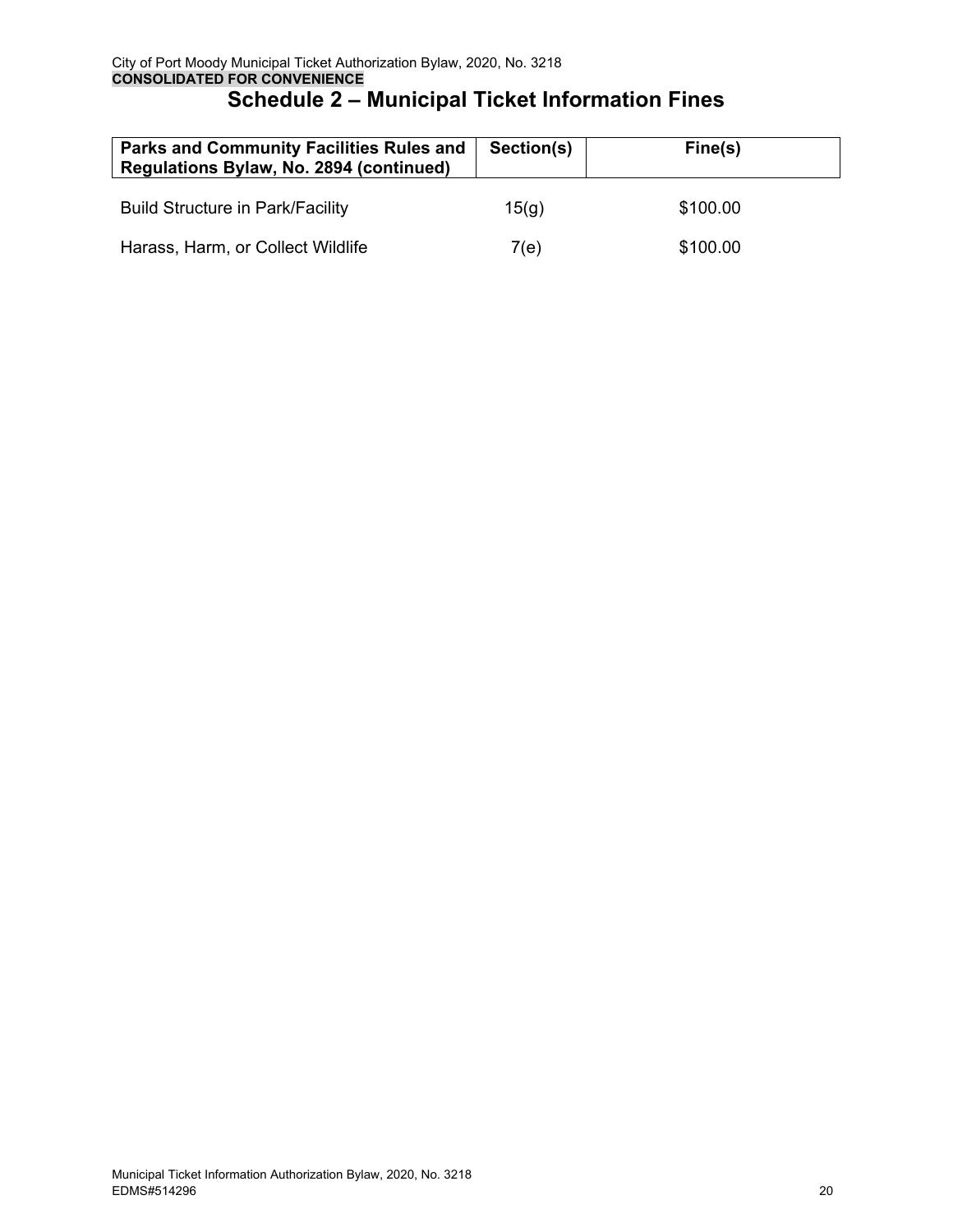| Pesticide Use Control Bylaw, No. 2575                                                                                                 | Section(s)                                                               | Fine(s)                          |
|---------------------------------------------------------------------------------------------------------------------------------------|--------------------------------------------------------------------------|----------------------------------|
| No Person Shall Use/Permit Others to<br>Use/Apply Any Pesticides for Cosmetic<br>Purposes Upon Any Lands in the City of<br>Port Moody | 1 <sup>st</sup> Offence<br>3<br>$2nd$ Offence<br>3 <sup>rd</sup> Offence | \$100.00<br>\$200.00<br>\$300.00 |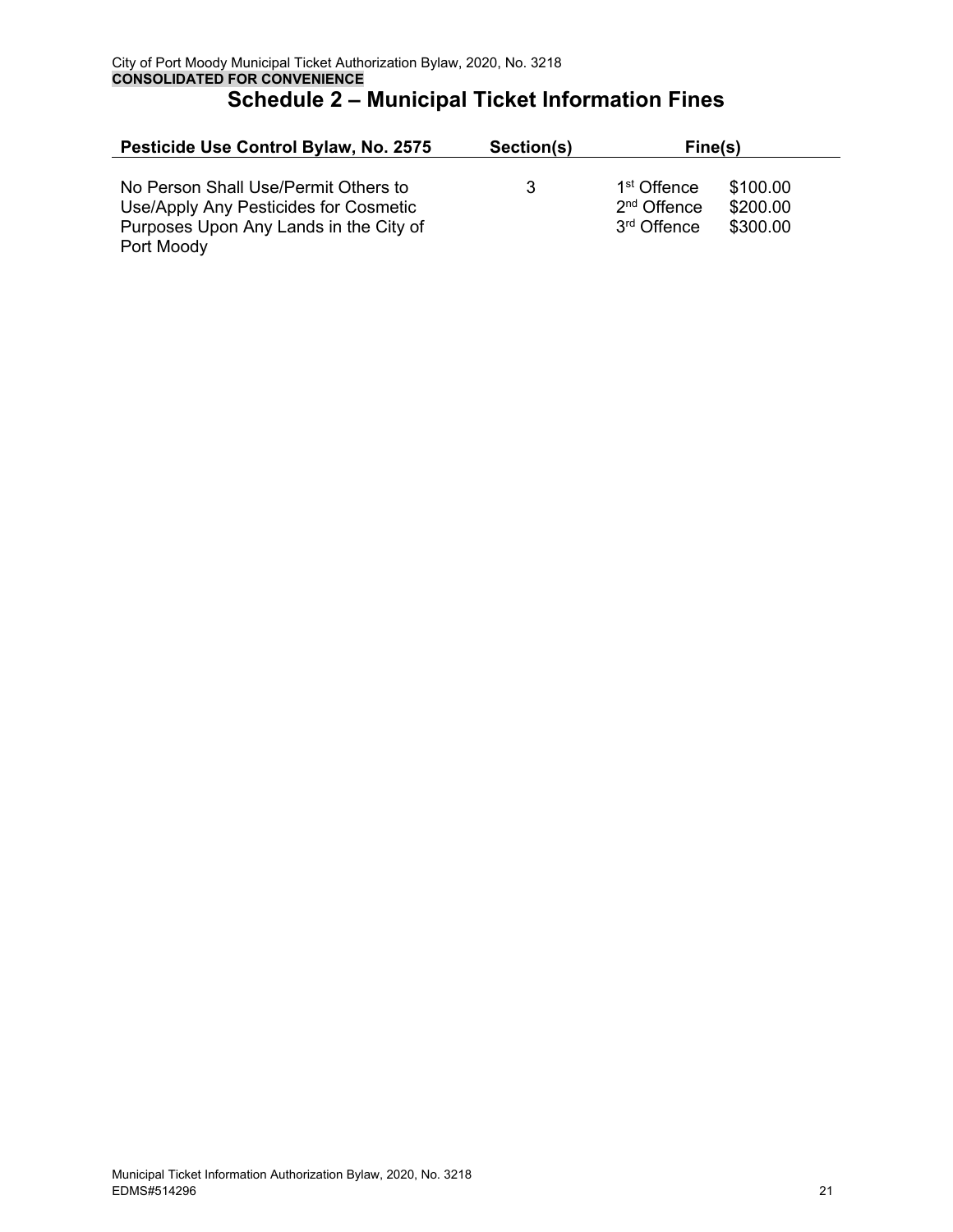| Pool Halls & Games Room Regulation<br><b>Bylaw, No. 1850</b> | Section(s) | Fine(s)  |  |
|--------------------------------------------------------------|------------|----------|--|
| <b>Permit Games Operation When Prohibited</b>                | 4          | \$100.00 |  |
| Permit Underaged Person in Pool Hall/Games<br>Room           | 5.2        | \$100.00 |  |
| <b>Prevent Clear View of Interior Premises</b>               |            | \$50.00  |  |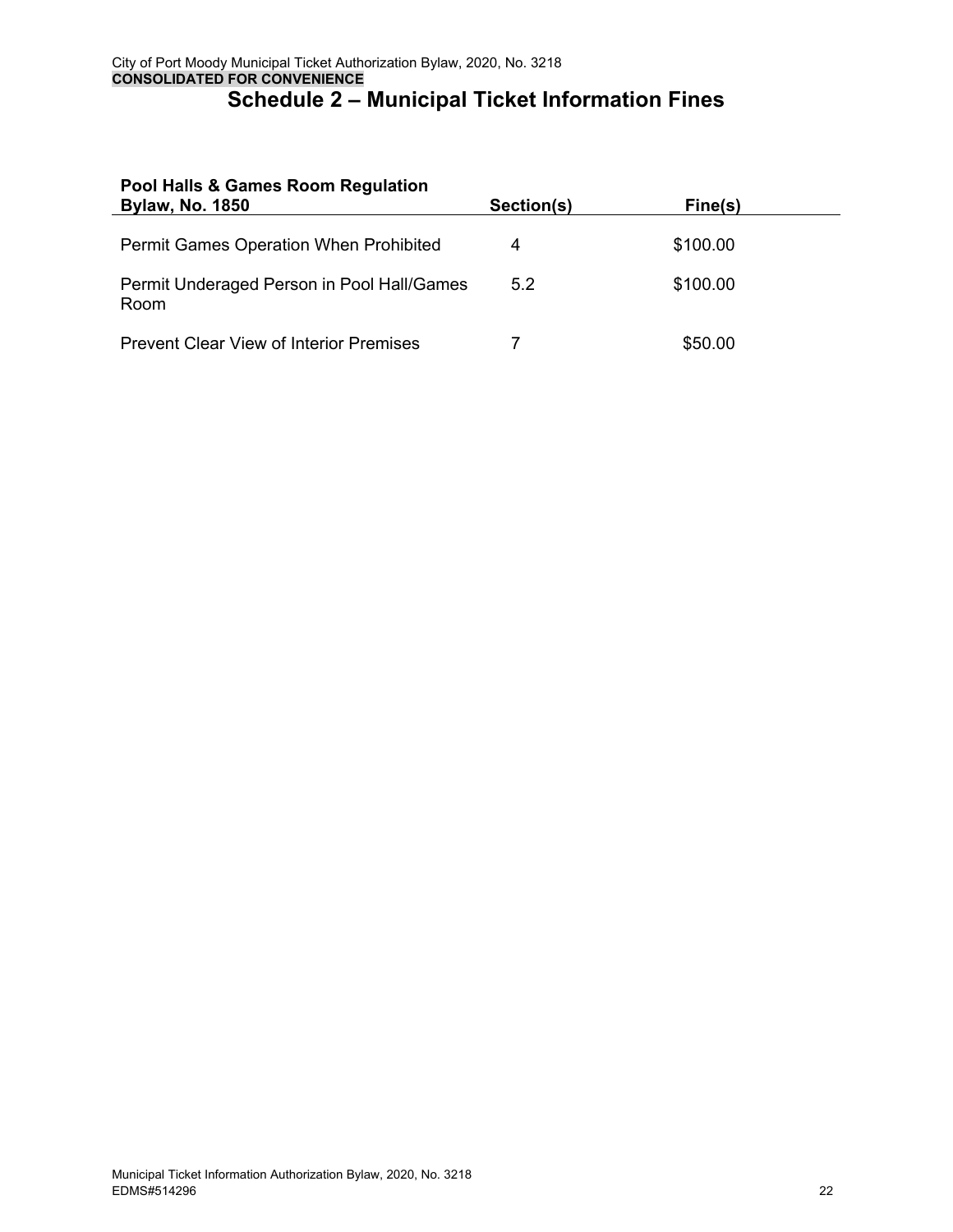| <b>Rocky Point Boat Launch and Parking</b><br>Regulation Bylaw, No. 2690 | Section(s) | <b>Full Penalty</b><br>(paid after 30<br>days) | <b>Discounted</b><br><b>Penalty</b><br>(paid within<br>30 days) |
|--------------------------------------------------------------------------|------------|------------------------------------------------|-----------------------------------------------------------------|
| Park Boat Trailer, Fail to Display Valid Ticket                          | 6(a)       | \$100.00                                       | \$50.00                                                         |
| Park Motor Vehicle in Defined Area                                       | 6(b)       | \$100.00                                       | \$50.00                                                         |
| Moor Boat in Contravention of Signage                                    | 6(c)       | \$100.00                                       | \$50.00                                                         |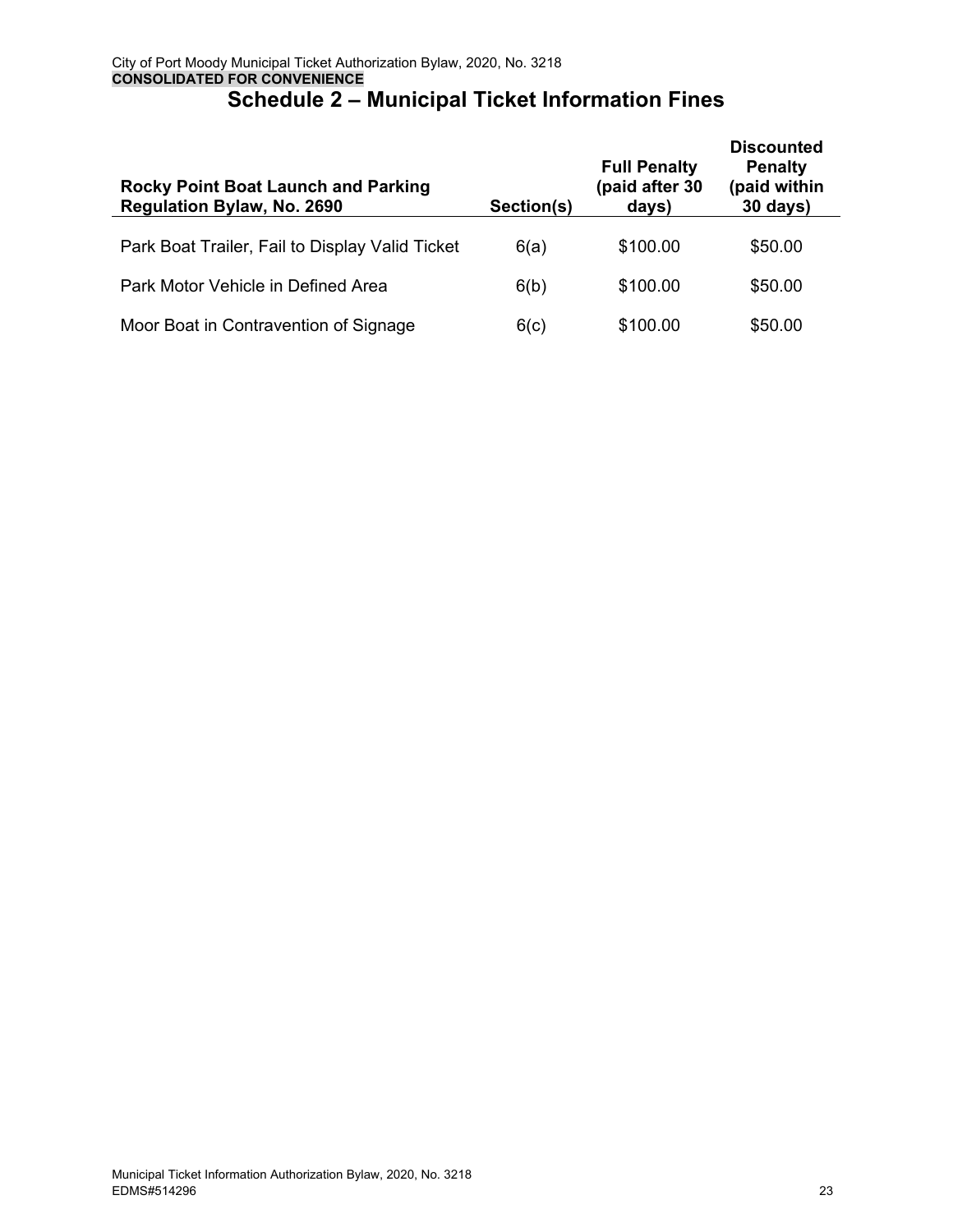|  |  | <b>Schedule 2 – Municipal Ticket Information Fines</b> |  |
|--|--|--------------------------------------------------------|--|
|--|--|--------------------------------------------------------|--|

| Second Hand Dealers Bylaw, No. 2527                                                   | Section(s) | Fine(s)  |
|---------------------------------------------------------------------------------------|------------|----------|
| Failure to Keep Register                                                              | 3.1(a)     | \$100.00 |
| <b>Failure to Produce Register</b>                                                    | 3.1(b)     | \$100.00 |
| <b>Failure to Produce Requested Second-Hand</b><br>Article                            | 3.1(c)     | \$200.00 |
| Purchase Second-Hand Article From Person<br>Under Age 18                              | 3.2(a)     | \$100.00 |
| Alter/Sell/Exchange/Dispose of Second-Hand<br>Article Prior to Expiration of 72 Hours | 3.2(b)     | \$100.00 |
| Failure to Keep Second-Hand Article As<br>Requested                                   | 3.3        | \$200.00 |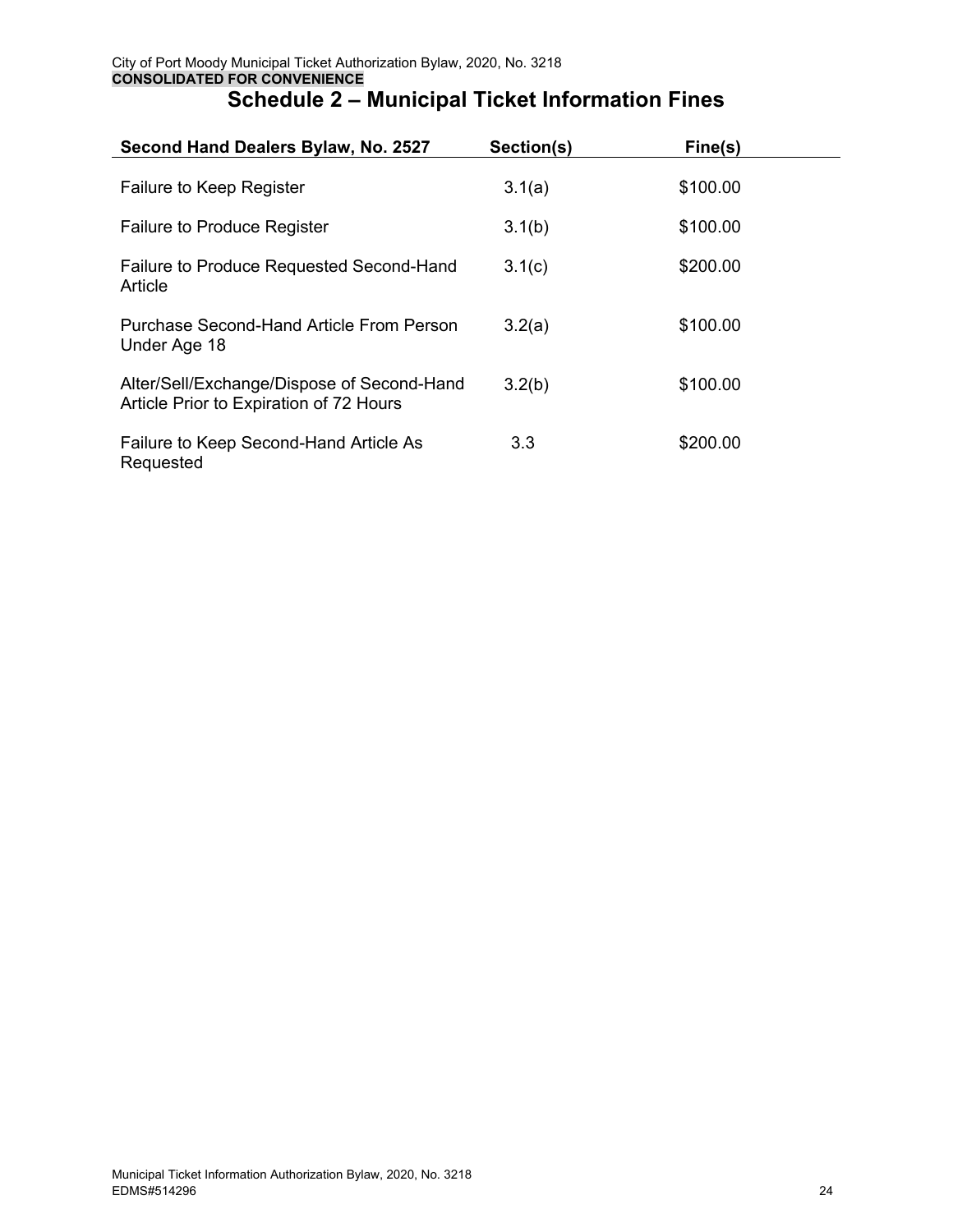#### **Service Station and Underground Tank**

| <b>Bylaw, No. 2069</b>                                                                       | Section(s)   | Fine(s)  |  |
|----------------------------------------------------------------------------------------------|--------------|----------|--|
| Store Flammable/Combustible Liquid in<br>Damaged/Leaking Container                           | 3.2.1        | \$100.00 |  |
| Store More Than 5 Gallons of<br>Flammable/Combustible Liquid in Container                    | 3.2.1        | \$100.00 |  |
| Store Flammable/Combustible Liquid Without<br>Approval                                       | 3.2.2        | \$100.00 |  |
| Fail to Post No Smoking Signs                                                                | 3.2.3        | \$100.00 |  |
| Clean With Flammable/Combustible Liquid                                                      | 3.2.4        | \$100.00 |  |
| Fail to Provide Fire Extinguishers                                                           | 3.3.1        | \$100.00 |  |
| <b>Employ Untrained Person</b>                                                               | 3.3.2        | \$100.00 |  |
| Fail to Meet Requirements for<br>Installation/Testing of Underground Storage<br><b>Tanks</b> | 3.4.1        | \$200.00 |  |
| Deliver Petroleum Product to Unapproved<br>Tank                                              | 3.4.2        | \$200.00 |  |
| <b>Fail to Test Tanks</b>                                                                    | 3.4.3, 3.4.4 | \$200.00 |  |
| Fail to Repair Tanks                                                                         | 3.4.7        | \$200.00 |  |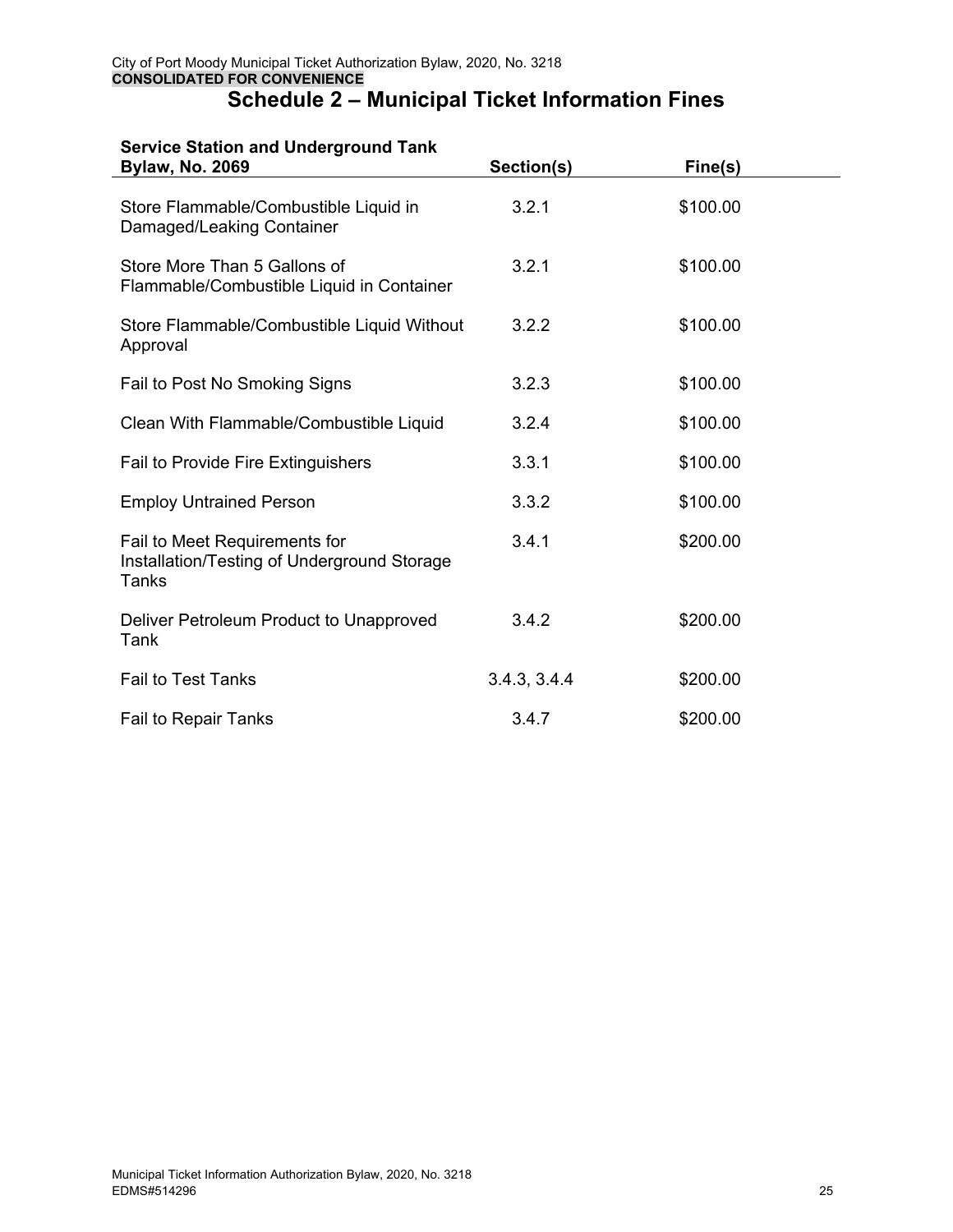| Sidewalk & Boulevard<br>Maintenance Bylaw, No.<br>2426                                     | Section(s) | <b>Full Penalty</b><br>(paid after 30 days)                                                            |                                  | <b>Discounted Penalty</b><br>(paid within 30<br>days) |         |
|--------------------------------------------------------------------------------------------|------------|--------------------------------------------------------------------------------------------------------|----------------------------------|-------------------------------------------------------|---------|
| Failure to Remove Snow/Ice<br><b>Accumulation from Sidewalks</b>                           | 4.1        | \$100.00                                                                                               |                                  | \$20.00                                               |         |
| Failure to Remove Snow/Ice<br>Accumulation from Sidewalks<br>on Priority Pedestrian Routes | 4.2        | 1 <sup>st</sup> Offence<br>1st<br>Recurrence<br>Subsequent<br>Recurrences<br>(October 31-<br>March 31) | \$100.00<br>\$150.00<br>\$500.00 | 1 <sup>st</sup> Offence                               | \$20.00 |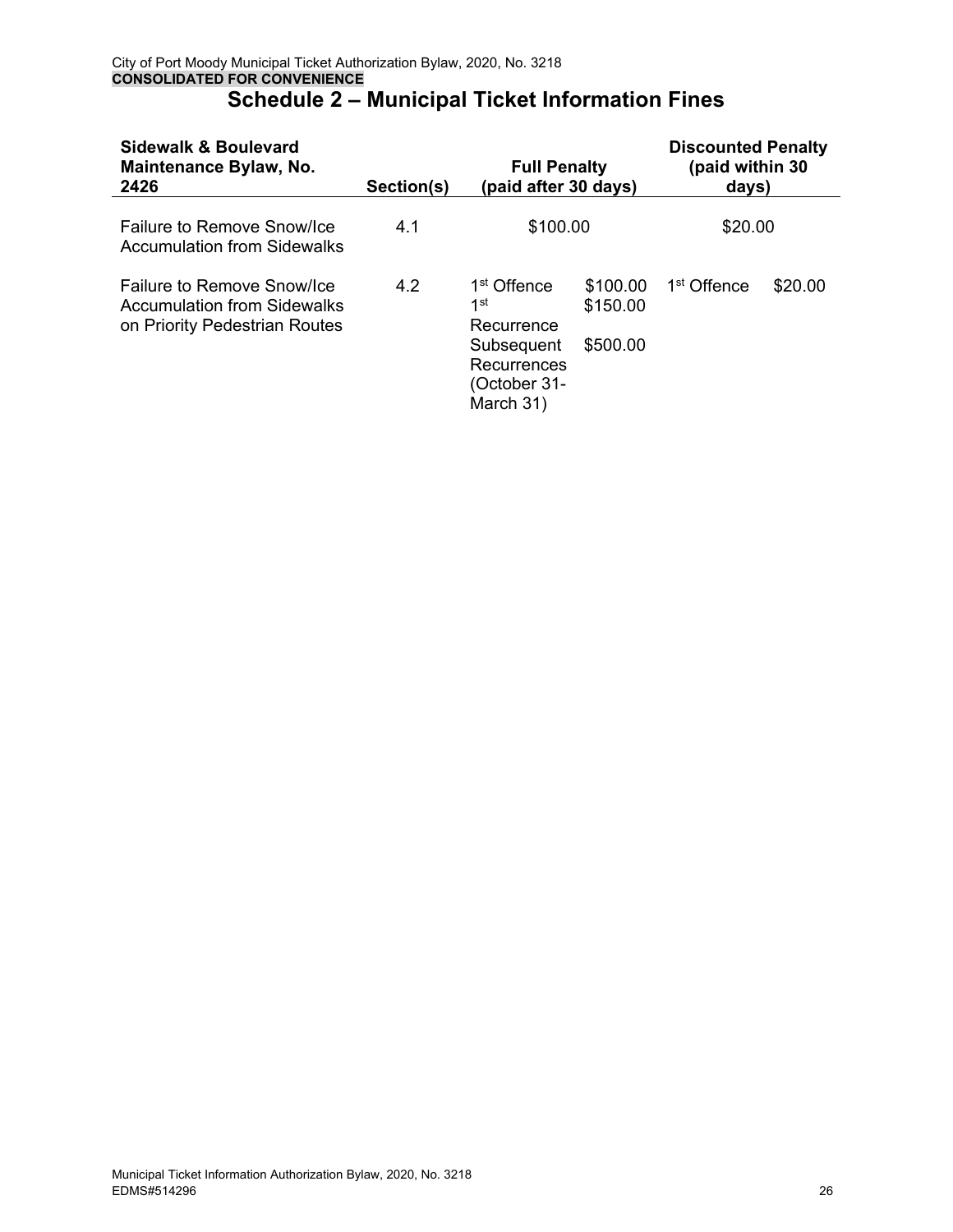| Sign Bylaw, No. 2403                                         | Section(s) | Fine(s)  |  |
|--------------------------------------------------------------|------------|----------|--|
| <b>Erect Sign Without Permit</b>                             | 1(a)       | \$100.00 |  |
| Fail to Repair/Maintain Sign                                 | 4(a)       | \$100.00 |  |
| Fail to Remove Abandoned/Obsolete Sign                       | 9          | \$200.00 |  |
| Placement of Portable Freestanding Sign<br>Contrary to Bylaw | 13.8(g)    | \$100.00 |  |
| Fail to Remove Banner Sign                                   | 13.10(i)   | \$250.00 |  |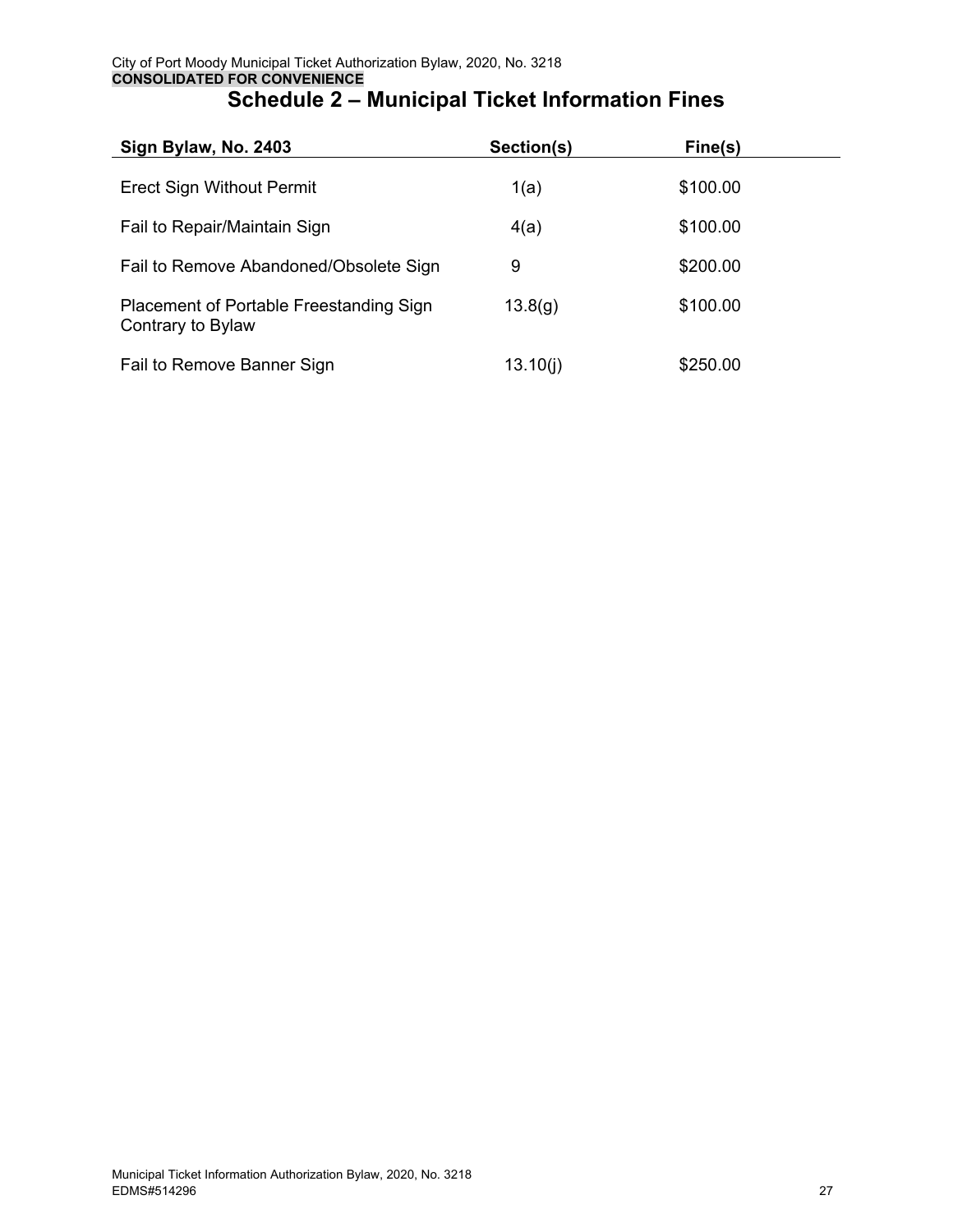|                                               | Single Use Plastic Bylaw, No. 3301                                      | Section(s) | Fine(s)                                                                            |                                  |
|-----------------------------------------------|-------------------------------------------------------------------------|------------|------------------------------------------------------------------------------------|----------------------------------|
| <b>Amended</b>                                |                                                                         |            |                                                                                    |                                  |
| by<br><b>BL3302</b><br>effective<br>April 22, | <b>Plastic Checkout Bag</b>                                             | 3.1        | 1 <sup>st</sup> Offence<br>1 <sup>st</sup> Recurrence<br>Subsequent<br>Recurrences | \$100.00<br>\$200.00<br>\$300.00 |
| 2022                                          | Failure to Charge Paper Bag Fee                                         | 3.2(b)(i)  | 1 <sup>st</sup> Offence<br>1 <sup>st</sup> Recurrence<br>Subsequent<br>Recurrences | \$100.00<br>\$200.00<br>\$300.00 |
|                                               | Failure to Charge Reusable Bag Fee                                      | 3.2(b)(ii) | 1 <sup>st</sup> Offence<br>1 <sup>st</sup> Recurrence<br>Subsequent<br>Recurrences | \$100.00<br>\$200.00<br>\$300.00 |
|                                               | Food in Foam Container                                                  | 3.3        | 1 <sup>st</sup> Offence<br>1 <sup>st</sup> Recurrence<br>Subsequent<br>Recurrences | \$100.00<br>\$200.00<br>\$300.00 |
|                                               | Distribution of Plastic Drinking Straws or<br><b>Plastic Stir Stick</b> | 3.4        | 1 <sup>st</sup> Offence<br>1 <sup>st</sup> Occurrence<br>Subsequent<br>Recurrences | 100.00<br>\$200.00<br>\$300.00   |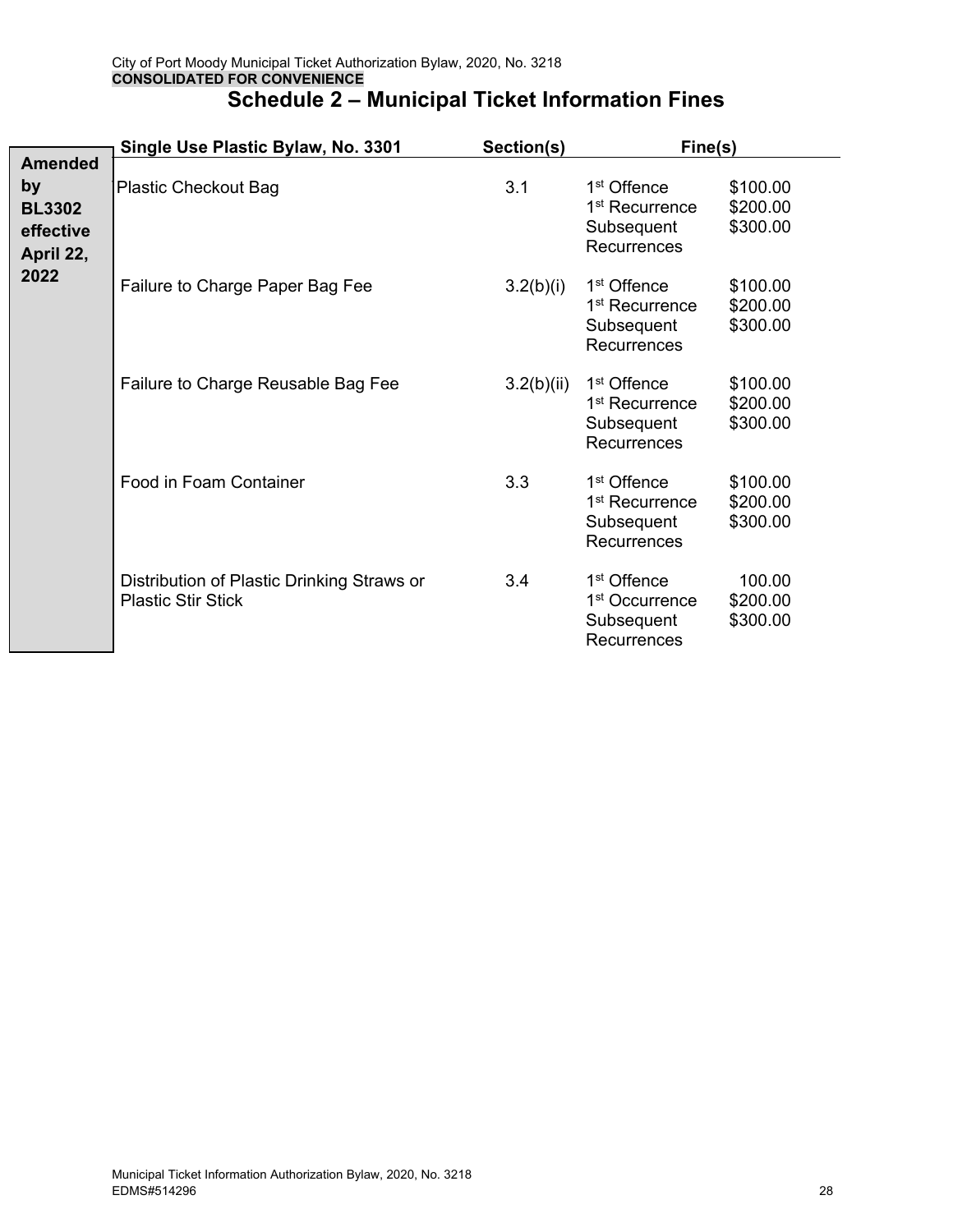| Site Alteration Bylaw, No. 3012                                                                           | Section(s)                               | Fine(s)  |  |
|-----------------------------------------------------------------------------------------------------------|------------------------------------------|----------|--|
| Undertake Soil Deposit or Site Clearing<br>Operations Without a Permit or in<br>Contravention of a Permit | 3, 4, 5, 9,<br>10, 12, 13,<br>14, 15, 16 | \$400.00 |  |
| Fail to Allow Entry for Inspection                                                                        | 11                                       | \$200.00 |  |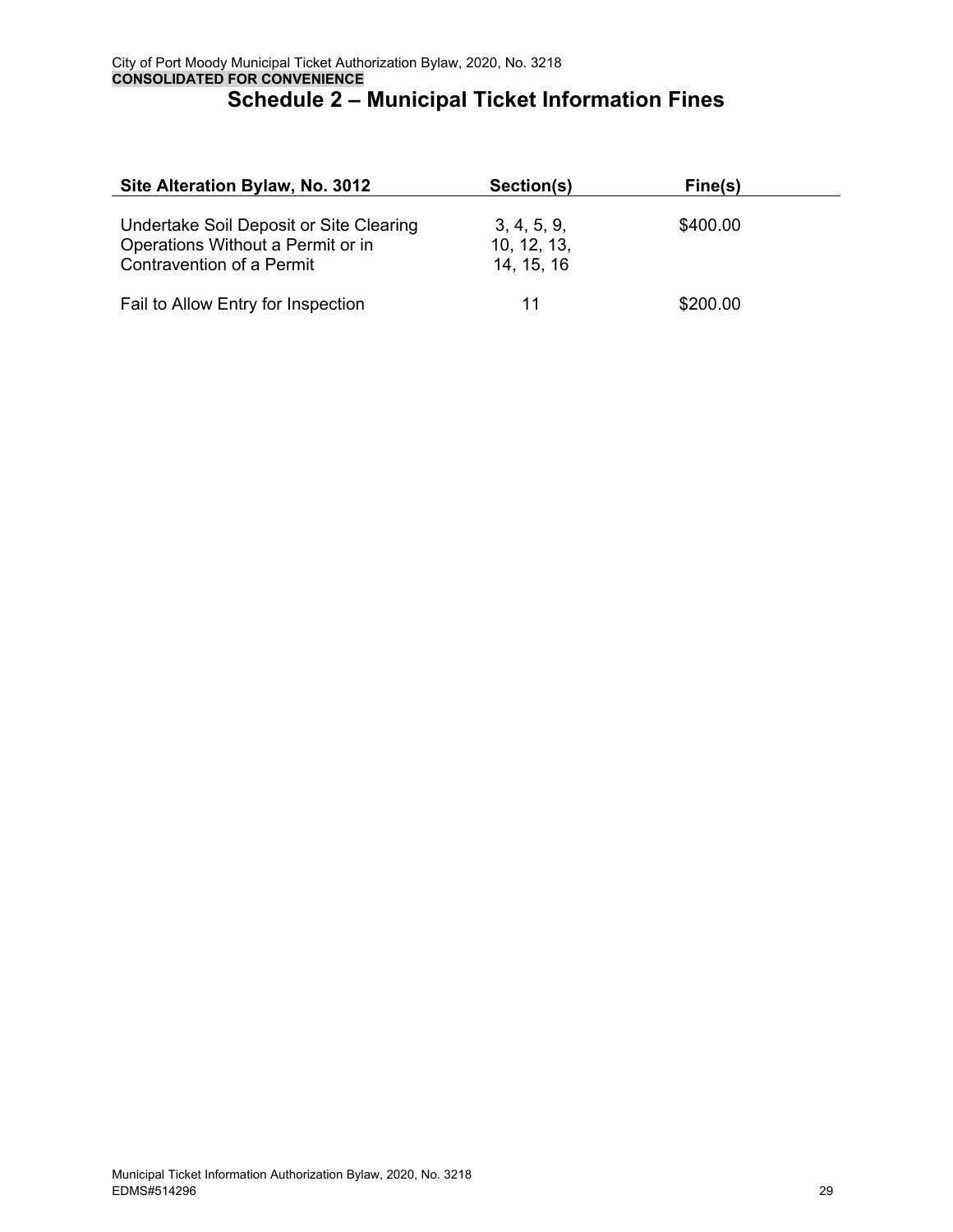| <b>Smoking Regulation Bylaw, No. 2773</b>              | Section(s) | Fine(s)  |  |
|--------------------------------------------------------|------------|----------|--|
| <b>Smoking Where Prohibited</b>                        | 4.1        | \$500.00 |  |
| Failure of a Responsible Person to Prohibit<br>Smoking | 4.2        | \$500.00 |  |
| Failure to Post Sign Banning Smoking                   | 4.3        | \$250.00 |  |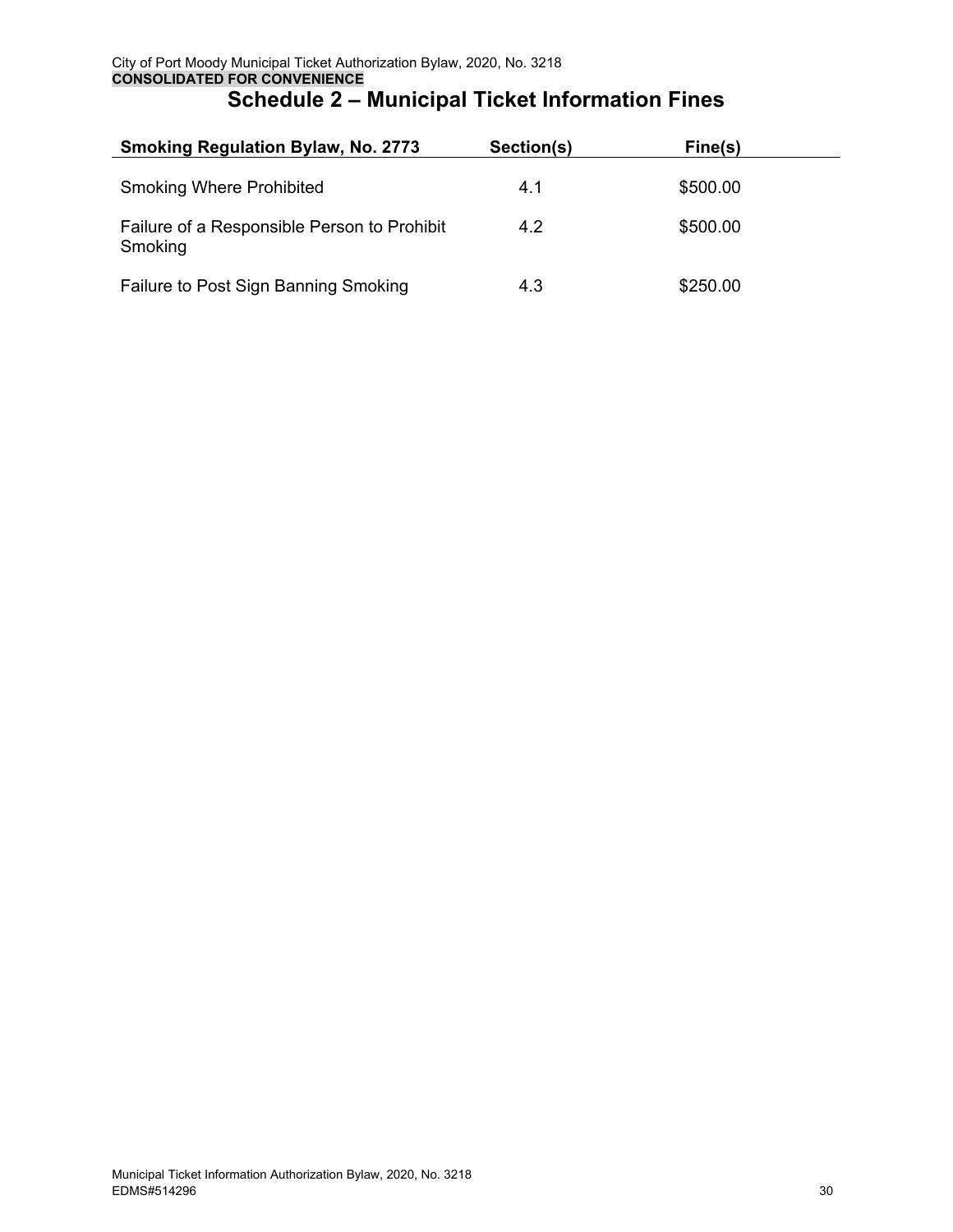| <b>Amended</b>                        | Solid Waste Bylaw, No. 3058                                                                                                                                                                                                                                                                                              | Section(s) | Fine(s)                                                                                              |                                 |
|---------------------------------------|--------------------------------------------------------------------------------------------------------------------------------------------------------------------------------------------------------------------------------------------------------------------------------------------------------------------------|------------|------------------------------------------------------------------------------------------------------|---------------------------------|
| by<br><b>BL3307</b>                   | Deposit of Solid Waste contrary to<br>appropriate Collection Cart:<br>• Permitting materials other than<br>Recyclables in the Recycling Cart;<br>• Permitting materials other than<br>Green Waste in the Green Waste<br>Cart; or<br>• Permitting Solid Waste Not Eligible<br>for Regular Disposal in the Garbage<br>Cart | 6.1(a)     | 1 <sup>st</sup> Offence<br>1 <sup>st</sup> Recurrence<br>Subsequent<br>Recurrences                   | \$50.00<br>\$150.00<br>\$500.00 |
|                                       | Leaving Collection Cart locks unlocked<br>on non-collection days                                                                                                                                                                                                                                                         | 6.1(g)     | 1 <sup>st</sup> Offence<br>1 <sup>st</sup> Recurrence<br>\$1,000.00<br>Subsequent<br>Recurrences     | \$500.00<br>\$750.00            |
| <b>Amended</b><br>by<br><b>BL3341</b> | Failure of Owner/Occupier to properly<br>place garbage cart, green waste cart,<br>and recycling cart in specified Wildlife<br>Resistant Enclosure as approved by the<br><b>General Manager</b>                                                                                                                           | 6.2<br>6.3 | 1 <sup>st</sup> Offence<br>2 <sup>nd</sup> Offence<br>\$1,000.00<br>Subsequent<br><b>Recurrences</b> | \$500.00<br>\$750.00            |
|                                       | Leaving private or non-City Collection<br>Cart locks unlocked on non-collection<br>days                                                                                                                                                                                                                                  | 6.2(a)     | 1 <sup>st</sup> Offence<br>1 <sup>st</sup> Recurrence<br>\$1,000.00<br>Subsequent<br>Recurrences     | \$500.00<br>\$750.00            |
|                                       | Setting Collection Carts out for pick-up<br>prior to 5:30am on collection days                                                                                                                                                                                                                                           | 8.1(b)     | 1 <sup>st</sup> Offence<br>1 <sup>st</sup> Recurrence<br>Subsequent<br>\$1,000.00<br>Recurrences     | \$500.00<br>\$750.00            |

 $\overline{\phantom{0}}$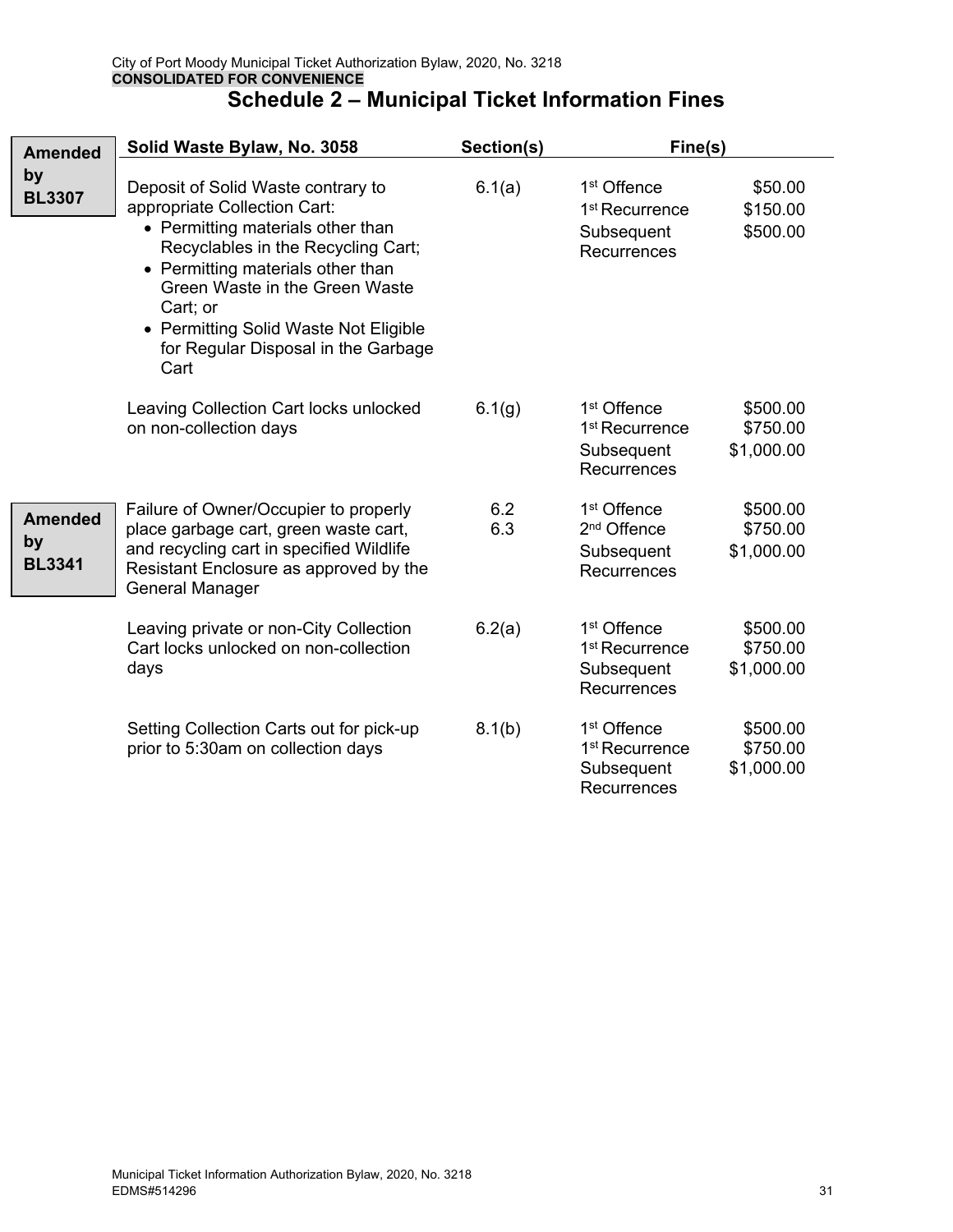| Sound Level Bylaw, No. 1399                   | Section(s) | Fine(s)                    |                      |
|-----------------------------------------------|------------|----------------------------|----------------------|
| <b>Noise Which Disturbs</b>                   | 4.1.1      | 1 <sup>st</sup> Offence    |                      |
|                                               |            | 1 <sup>st</sup> Recurrence | \$100.00<br>\$500.00 |
|                                               |            | Subsequent                 | \$1,000.00           |
|                                               |            | Recurrences                |                      |
| Noise From Real Property Which Disturbs       | 4.1.2      | 1 <sup>st</sup> Offence    | \$100.00             |
|                                               |            | 1 <sup>st</sup> Recurrence | \$500.00             |
|                                               |            | Subsequent                 | \$1,000.00           |
|                                               |            | Recurrences                |                      |
| Noise From Electronic Equipment/Musical       | 4.1.3      | 1 <sup>st</sup> Offence    | \$100.00             |
| <b>Instrument Which Disturbs</b>              |            | 1 <sup>st</sup> Recurrence | \$500.00             |
|                                               |            | Subsequent                 | \$1,000.00           |
|                                               |            | Recurrences                |                      |
| Noise From Animal/Bird Which Disturbs         | 4.1.4      | 1 <sup>st</sup> Offence    | \$100.00             |
|                                               |            | 1 <sup>st</sup> Recurrence | \$500.00             |
|                                               |            | Subsequent                 | \$1,000.00           |
|                                               |            | Recurrences                |                      |
| <b>Vocal Noise Which Disturbs</b>             | 4.1.5      | 1 <sup>st</sup> Offence    | \$100.00             |
|                                               |            | 1 <sup>st</sup> Recurrence | \$500.00             |
|                                               |            | Subsequent                 | \$1,000.00           |
|                                               |            | Recurrences                |                      |
| <b>Noise From Construction Which Disturbs</b> | 4.2.1      | 1 <sup>st</sup> Offence    | \$100.00             |
|                                               |            | 1 <sup>st</sup> Recurrence | \$500.00             |
|                                               |            | Subsequent                 | \$1,000.00           |
|                                               |            | Recurrences                |                      |
| Noise From Construction On Sunday Which       | 4.2.2      | 1 <sup>st</sup> Offence    | \$100.00             |
| <b>Disturbs</b>                               |            | 1 <sup>st</sup> Recurrence | \$500.00             |
|                                               |            | Subsequent                 | \$1,000.00           |
|                                               |            | Recurrences                |                      |
| Operate Outdoor Public Address System         | 4.3.1      | 1 <sup>st</sup> Offence    | \$100.00             |
| <b>Without Permit</b>                         |            | 1 <sup>st</sup> Recurrence | \$500.00             |
|                                               |            | Subsequent                 | \$1,000.00           |
|                                               |            | Recurrences                |                      |
| Objectionable Noise From Snow Vehicle/        | 4.3.2      | 1 <sup>st</sup> Offence    | \$100.00             |
| Motorboat/Motorcycle                          |            | 1 <sup>st</sup> Recurrence | \$500.00             |
|                                               |            | Subsequent                 | \$1,000.00           |
|                                               |            | Recurrences                |                      |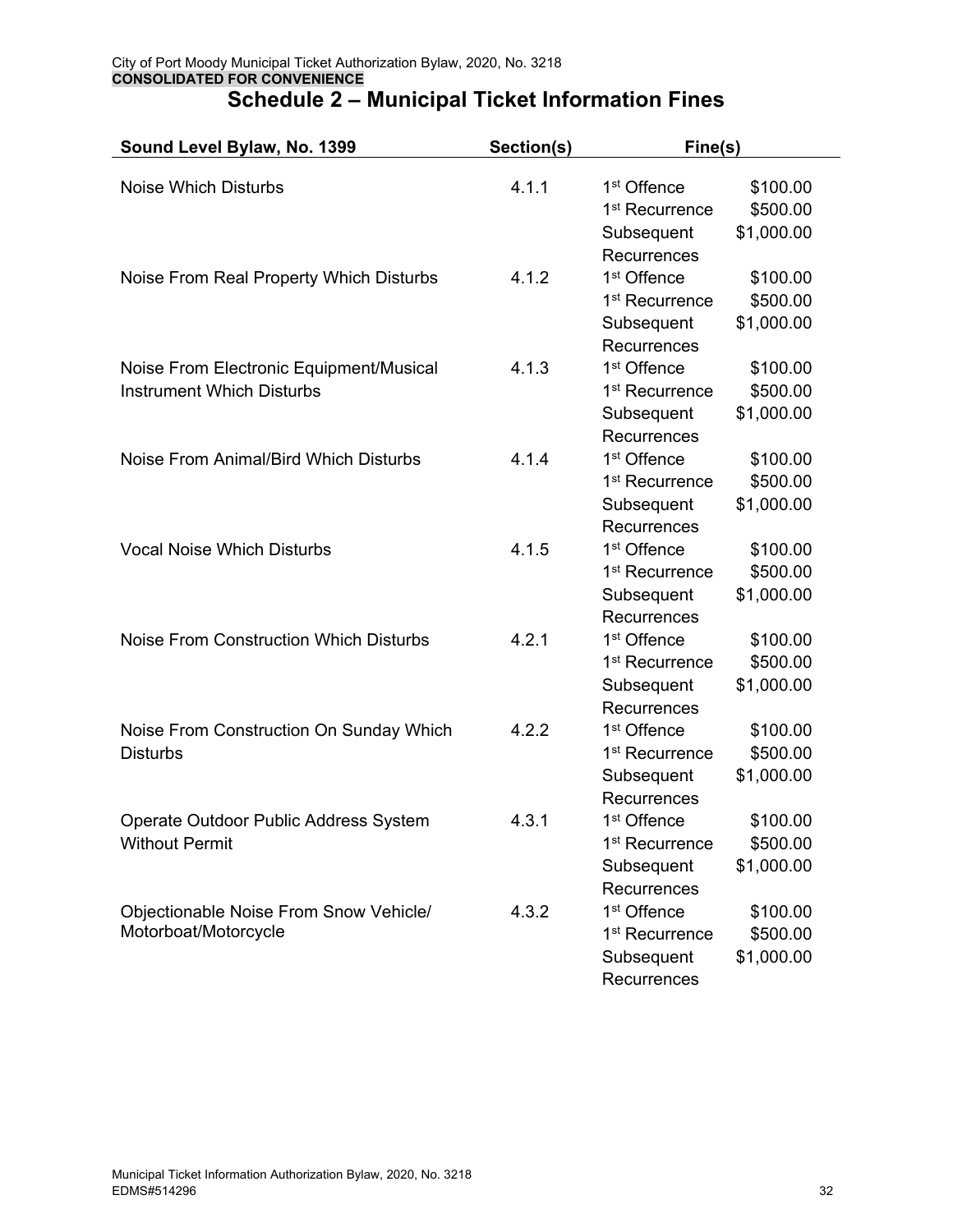| Stream and Dramage System Protection<br><b>Bylaw, No. 2470</b> | Section(s) | Fine(s)  |  |
|----------------------------------------------------------------|------------|----------|--|
| Foul/Obstruct/Impede Drainage System                           | 5.1        | \$100.00 |  |
| Permit Escape of Prohibited Material into<br>Drainage System   | 5.1, 6.1   | \$150.00 |  |

# **Stream and Drainage System Protection**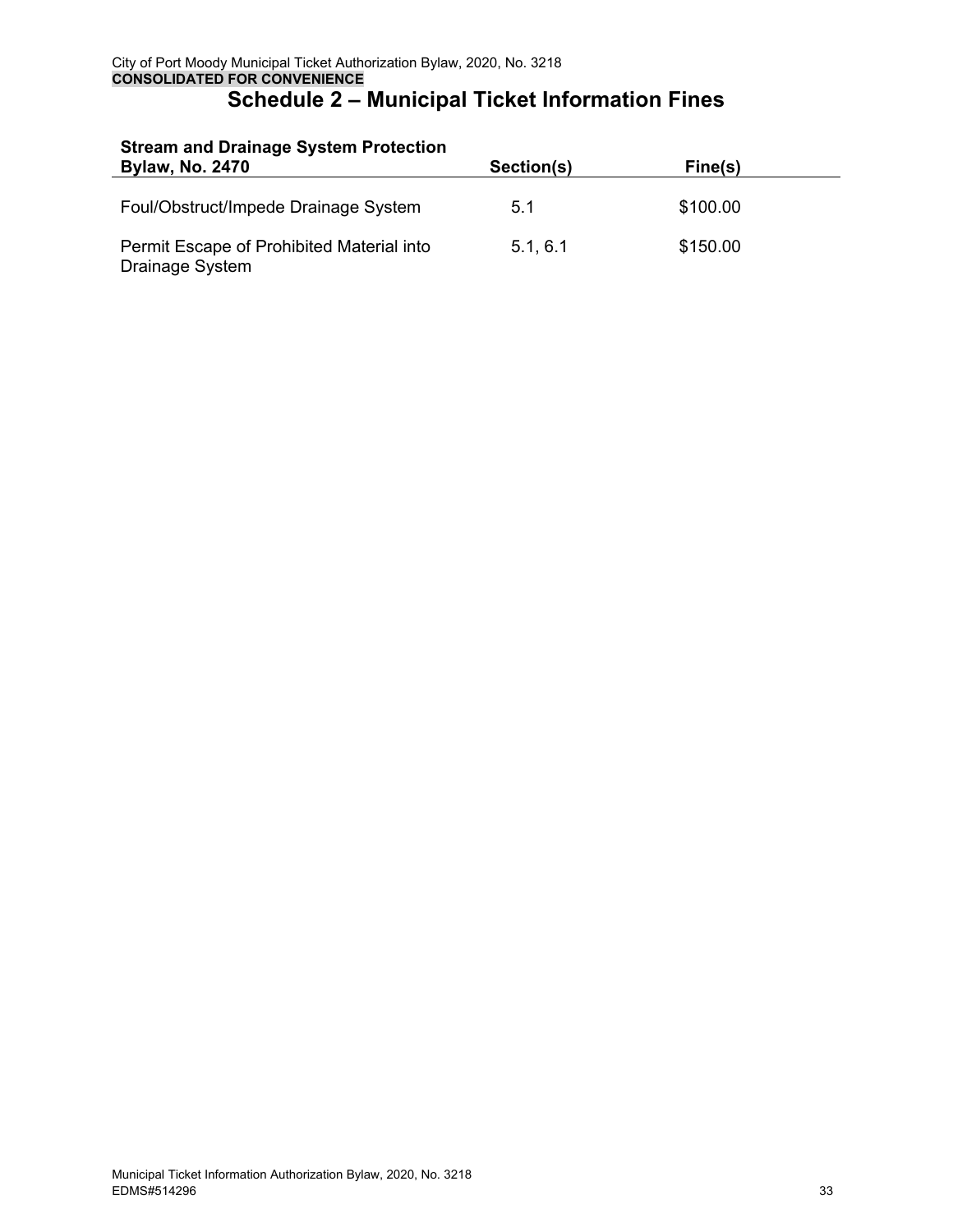|                                    | <b>Street, Traffic, and Public Places</b><br><b>Bylaw, No. 1528</b>                 | Section(s) | <b>Full Penalty</b><br>(paid after 30 days) | <b>Discounted</b><br><b>Penalty</b><br>(paid within<br><b>30 days)</b> |
|------------------------------------|-------------------------------------------------------------------------------------|------------|---------------------------------------------|------------------------------------------------------------------------|
|                                    | Park Within 1.5m of Intersecting Lane                                               | 6.2.1      | \$50.00                                     | \$25.00                                                                |
|                                    | Park Within 6m of Intersection                                                      | 6.2.2      | \$50.00                                     | \$25.00                                                                |
|                                    | <b>Park Obstructing Traffic</b>                                                     | 6.2.3      | \$50.00                                     | \$25.00                                                                |
|                                    | Park in Front of Private<br>Road/Sidewalk Crossing                                  | 6.2.5      | \$50.00                                     | \$25.00                                                                |
| <b>Amended</b><br>by Bylaw<br>3271 | Park in Contravention of Traffic<br><b>Control Device</b>                           | 6.2.7      | \$100.00                                    | \$50.00                                                                |
| <b>Amended</b><br>by Bylaw         | Park Within 5m of Fire Hydrant                                                      | 6.2.8      | \$500.00                                    | \$300.00                                                               |
| 3334                               | Park in Disabled Zone                                                               | 6.2.9      | \$100.00                                    | \$50.00                                                                |
|                                    | Park/Stop on Sidewalk                                                               | 6.2.10     | \$50.00                                     | \$25.00                                                                |
|                                    | Park/Stop on Boulevard                                                              | 6.2.11     | \$50.00                                     | \$25.00                                                                |
|                                    | Obstruct/Block Movement out of<br>Driveway                                          | 6.2.12     | \$50.00                                     | \$25.00                                                                |
|                                    | Park/Leave Vehicle on Highway for<br>Purpose of Sale                                | 6.2.13     | \$50.00                                     | \$25.00                                                                |
|                                    | Park on Left Side of Highway                                                        | 6.2.14     | \$50.00                                     | \$25.00                                                                |
|                                    | Park Vehicle Exceeding 5,443.2kg                                                    | 6.3.4      | \$100.00                                    | \$50.00                                                                |
|                                    | Park Adjacent to Residential Property<br>of Another Person For More than<br>3 Hours | 6.3.5      | \$50.00                                     | \$25.00                                                                |
|                                    | Improper Angle Parking                                                              | 6.4        | \$50.00                                     | \$25.00                                                                |
|                                    | Parking Outside the Marked Lines of a<br><b>Parking Stall</b>                       | 6.5        | \$50.00                                     | \$25.00                                                                |
|                                    | <b>Improper Parallel Parking</b>                                                    | 6.6        | \$50.00                                     | \$25.00                                                                |
|                                    | Stop/Park in Loading Zone                                                           | 6.8.3.1    | \$50.00                                     | \$25.00                                                                |
|                                    | Stop/Park in Passenger Zone                                                         | 6.8.3.2    | \$50.00                                     | \$25.00                                                                |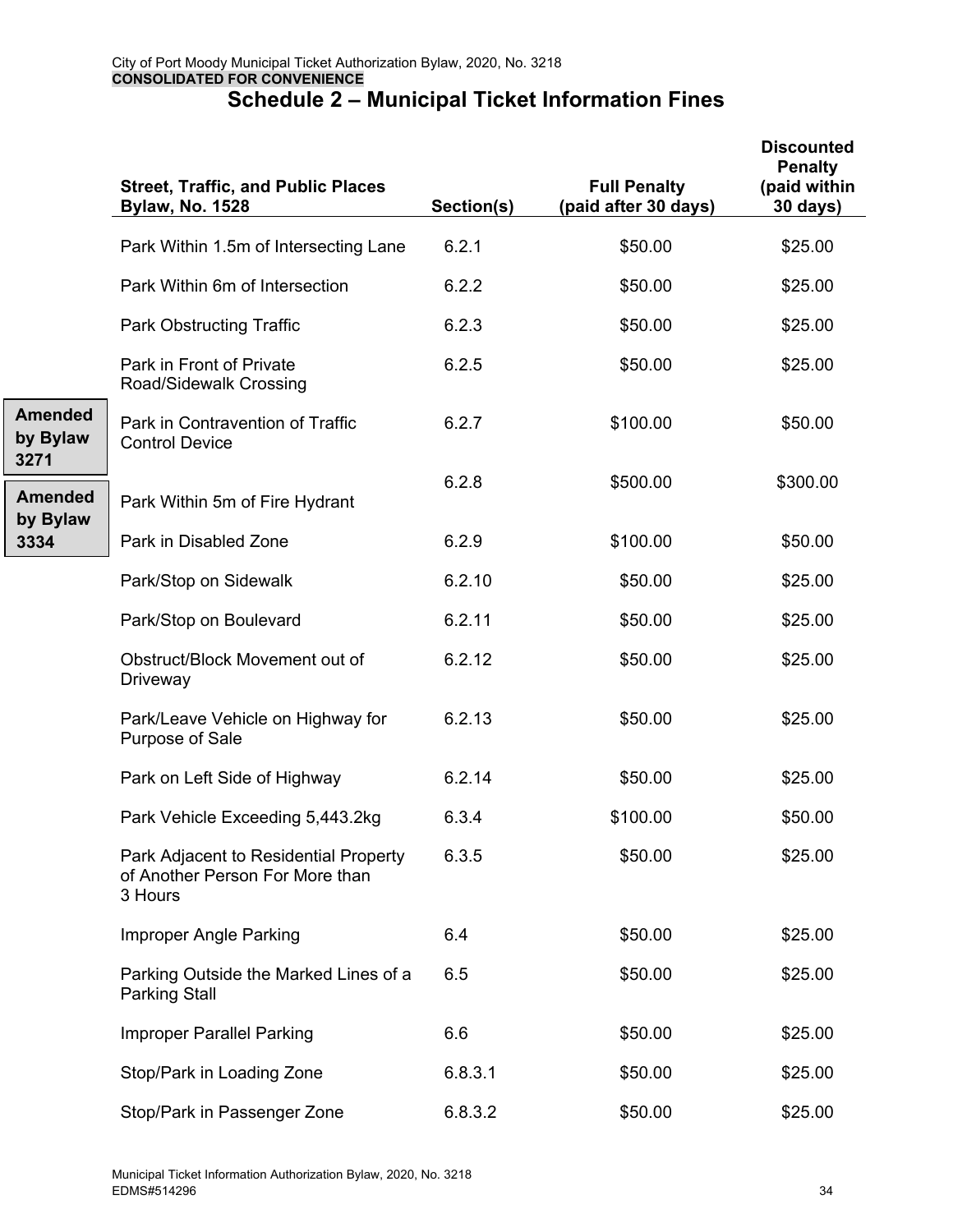|                                    | <b>Street, Traffic, and Public Places</b><br>Bylaw, No. 1528 (continued) | Section(s)      | <b>Full Penalty</b><br>(paid after 30 days) |            | <b>Discounted</b><br><b>Penalty</b><br>(paid within<br><b>30 days)</b> |
|------------------------------------|--------------------------------------------------------------------------|-----------------|---------------------------------------------|------------|------------------------------------------------------------------------|
|                                    | Stop in Commercial Zone                                                  | 6.8.4           | \$50.00                                     |            | \$25.00                                                                |
|                                    | Stop in Taxi Zone                                                        | 6.8.5           | \$50.00                                     |            | \$25.00                                                                |
|                                    | Stop in Bus Zone                                                         | 6.8.6           | \$50.00                                     |            | \$25.00                                                                |
| <b>Amended</b><br>by Bylaw<br>3271 | Stop/Park in Contravention of<br><b>Approved Signs</b>                   | 6.9.1           | \$100.00                                    |            | \$50.00                                                                |
|                                    | Park a<br>Recreational/Commercial/Oversized<br>Vehicle                   | 6.10            | \$50.00                                     |            | \$25.00                                                                |
|                                    | Use a Recreational Vehicle for<br>Accommodation on a Highway             | 6.10            | \$50.00                                     |            | \$25.00                                                                |
|                                    | Pedestrian - Cross Other than<br>Crosswalk                               | 7.1             | \$50.00                                     |            | \$25.00                                                                |
|                                    | Hitch-Hike on Highway                                                    | 7.3             | \$50.00                                     |            | \$25.00                                                                |
|                                    | <b>Unsecured Load</b>                                                    | 8.2.1,<br>8.2.2 | \$50.00                                     |            | \$25.00                                                                |
|                                    | Coast/Slide/Skate on Highway                                             | 9.3             | \$50.00                                     |            | \$25.00                                                                |
|                                    | Horse/Animal not Tethered                                                | 9.4             | \$50.00                                     |            | \$25.00                                                                |
|                                    | Parade without Approval                                                  | 9.5             | \$100.00                                    |            | \$50.00                                                                |
|                                    | Cause<br>Nuisance/Obstruct/Foul/Damage<br><b>Highway or Public Place</b> | 9.8             | 1st Offence                                 | \$200.00   | \$100.00                                                               |
|                                    |                                                                          |                 | 1st Recurrence                              | \$500.00   | \$500.00                                                               |
|                                    |                                                                          |                 | Subsequent<br>Occurrences                   | \$1,000.00 | (no discount)<br>\$1,000.00<br>(no discount)                           |
|                                    | Uninsured Vehicle on Highway                                             | 10.1            | \$100.00                                    |            | \$50.00                                                                |
|                                    | Park/Store Trailer/Semi-Trailer on<br>Highway                            | 11.1            | \$100.00                                    |            | \$50.00                                                                |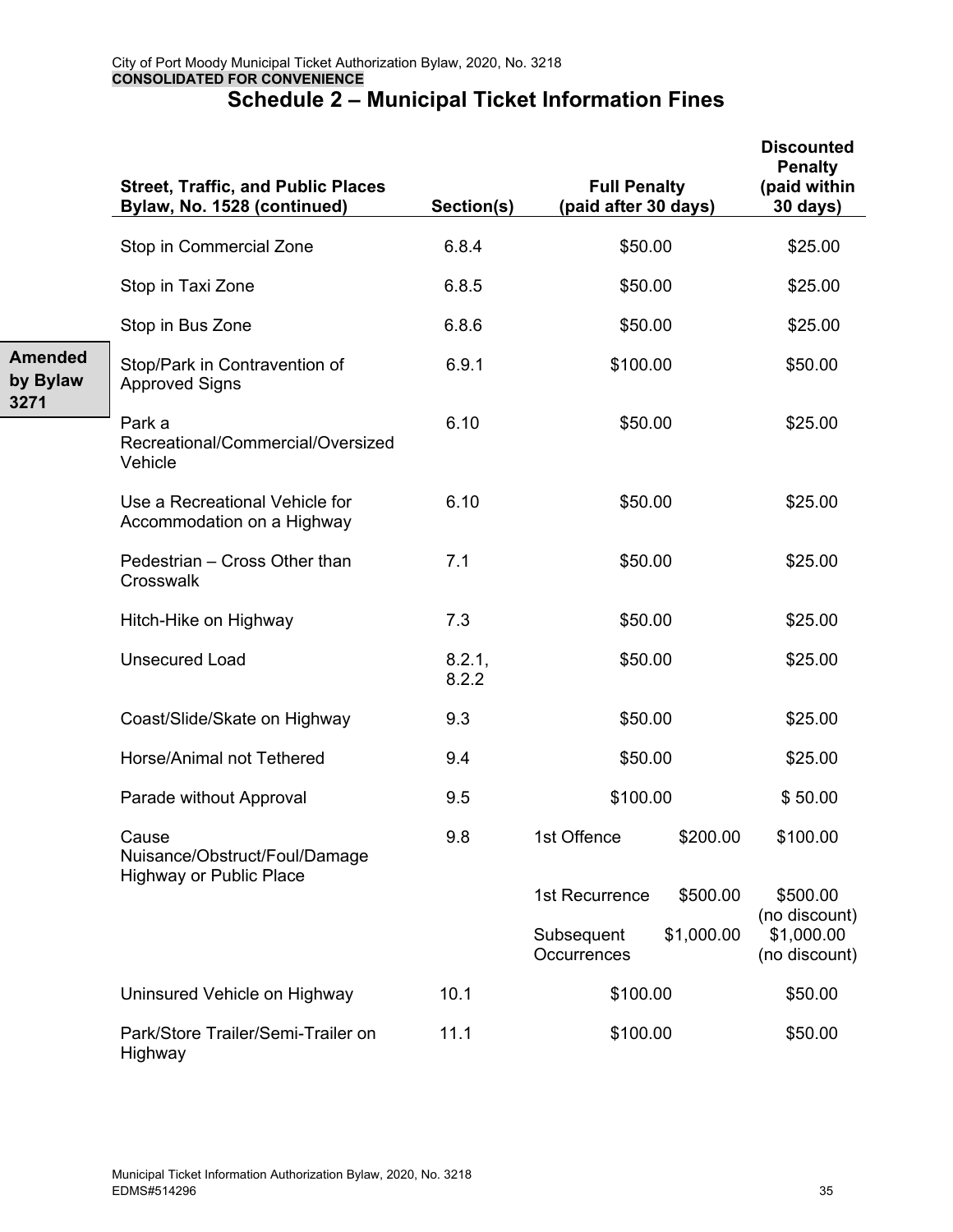| Tree Protection Bylaw, No. 2961                                                                                                                                                                                       | Section(s) | Fine(s)    |
|-----------------------------------------------------------------------------------------------------------------------------------------------------------------------------------------------------------------------|------------|------------|
| Cut Down/Remove a Tree and/or Vegetation<br>Without a Permit or In Contravention of a<br>Permit                                                                                                                       | 4, 6, 9    | \$1,000.00 |
| Cut Down/Remove a Tree and/or Vegetation<br>Within a Streamside Protection and<br>Enhancement Area (SPEA) or an<br><b>Environmentally Sensitive Area (ESA)</b><br>Without a Permit or In Contravention of a<br>Permit | 4, 6, 9    | \$1,000.00 |
| Damage/Destroy/Alter a Tree Protection<br>Fence                                                                                                                                                                       | 7          | \$200.00   |
| Fail to Maintain or to Remove a Tree<br><b>Protection Fence</b>                                                                                                                                                       | 7          | \$200.00   |
| Fail to Replace or Maintain a Tree                                                                                                                                                                                    | 8, 10      | \$500.00   |
| <b>Fail to Allow Entry</b>                                                                                                                                                                                            | 10         | \$200.00   |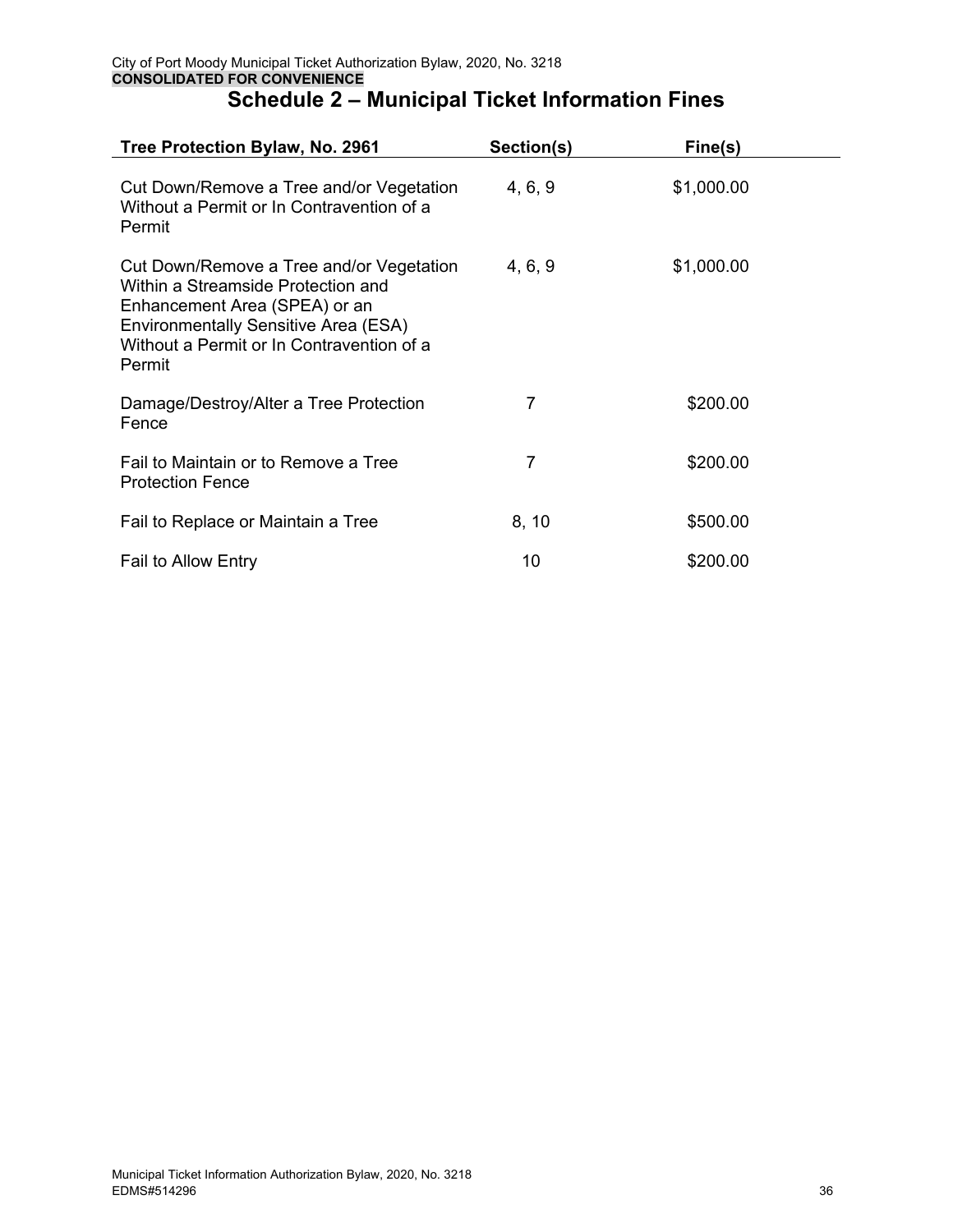#### **Untidy and Unsightly Premises Bylaw,**

| No. 1488                                                                                                                                                 | Section(s) | Fine(s)  |  |
|----------------------------------------------------------------------------------------------------------------------------------------------------------|------------|----------|--|
| Fail to Maintain Property in Neat/Tidy<br>Condition                                                                                                      | 4(a)       | \$100.00 |  |
| <b>Property Overgrown with Noxious Weeds</b>                                                                                                             | 4(b)       | \$100.00 |  |
| Accumulation of Filth/Discarded<br>Material/Graffiti/Rubbish on Property                                                                                 | 4(c)       | \$100.00 |  |
| Storage on Property of Unlicensed<br>Vehicle/Parts of Motor Vehicle, or Trailer/<br>Building Materials/Firewood/Engines/<br>Machinery/Discarded Material | 4(d)       | \$100.00 |  |
| Fail to Maintain Solid Waste Container                                                                                                                   | 5(a)       | \$100.00 |  |
| Permit Rubbish to Overflow Waste Container                                                                                                               | 5(b)       | \$100.00 |  |
| <b>Fail to Secure Container</b>                                                                                                                          | 5(c)       | \$100.00 |  |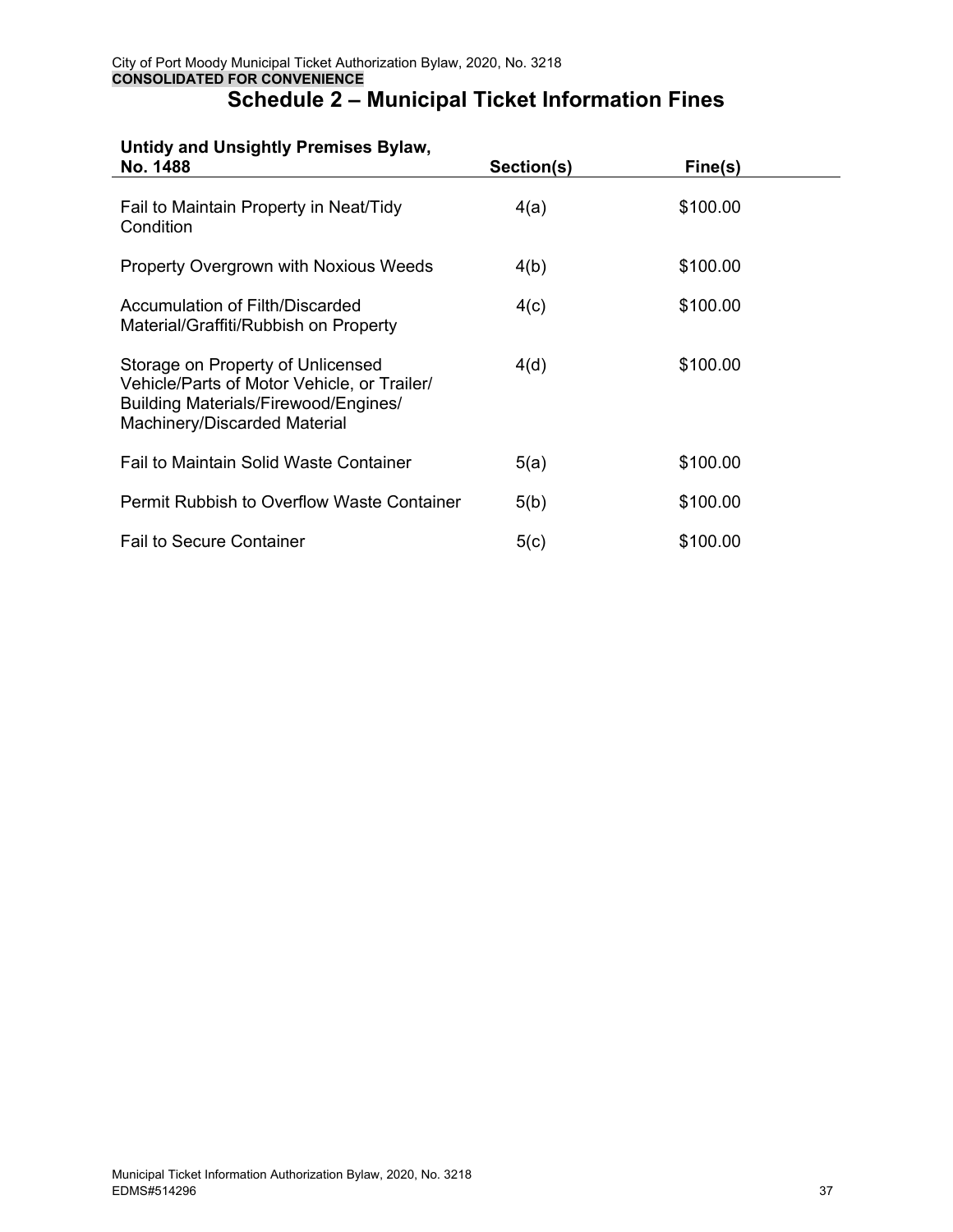| Vector Control Bylaw, No. 3043                                                           | Section(s) | Fine(s)                                                                                                                                                |
|------------------------------------------------------------------------------------------|------------|--------------------------------------------------------------------------------------------------------------------------------------------------------|
| Cause/Allow/Permit a Nuisance to be Caused<br>by the Presence of Vectors on the Property | 3.1        | 1 <sup>st</sup> Offence<br>Warning<br>2 <sup>nd</sup> Offence<br>\$75.00<br>3 <sup>rd</sup> Offence<br>\$100.00<br>4 <sup>th</sup> Offence<br>\$150.00 |
| <b>Providing Food/Shelter/Breeding Conditions</b><br>that Could Attract a Vector         | 3.2        | 1 <sup>st</sup> Offence<br>Warning<br>2 <sup>nd</sup> Offence<br>\$75.00<br>3 <sup>rd</sup> Offence<br>\$100.00<br>4 <sup>th</sup> Offence<br>\$150.00 |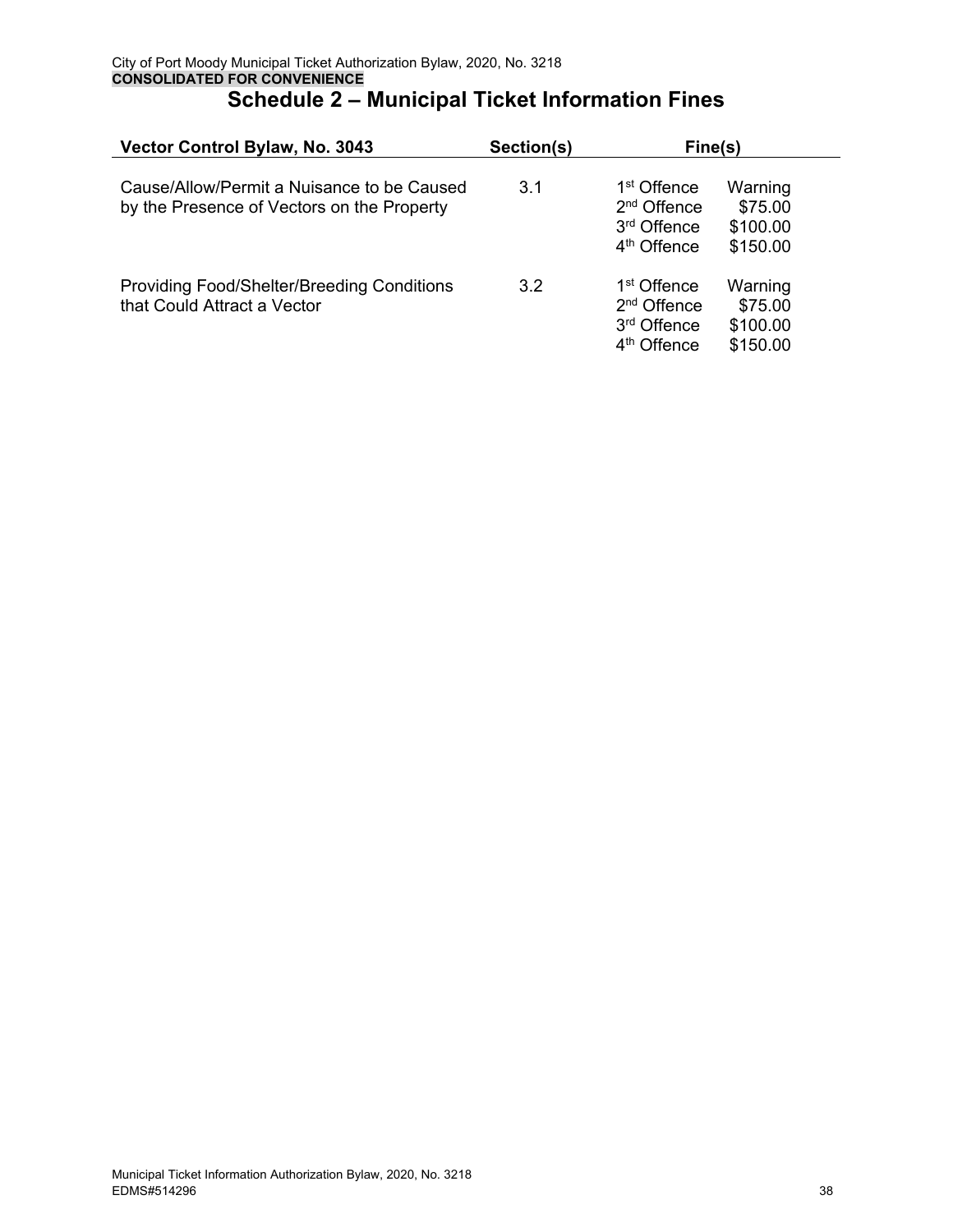| <b>Replaced</b><br>by Bylaw | Drinking Water Conservation Plan Bylaw,<br>No. 3349 | Section(s)               | Fine(s)  |  |
|-----------------------------|-----------------------------------------------------|--------------------------|----------|--|
| 3349                        | Prohibited Water Use at Stage 1                     | Schedule 1<br>$-$ Part 1 | \$75.00  |  |
|                             | Prohibited Water Use at Stage 2                     | Schedule 1<br>$-$ Part 2 | \$100.00 |  |
|                             | Prohibited Water Use at Stage 3                     | Schedule 1<br>$-$ Part 3 | \$200.00 |  |
|                             | Prohibited Water Use at Stage 4                     | Schedule 1<br>$-$ Part 4 | \$300.00 |  |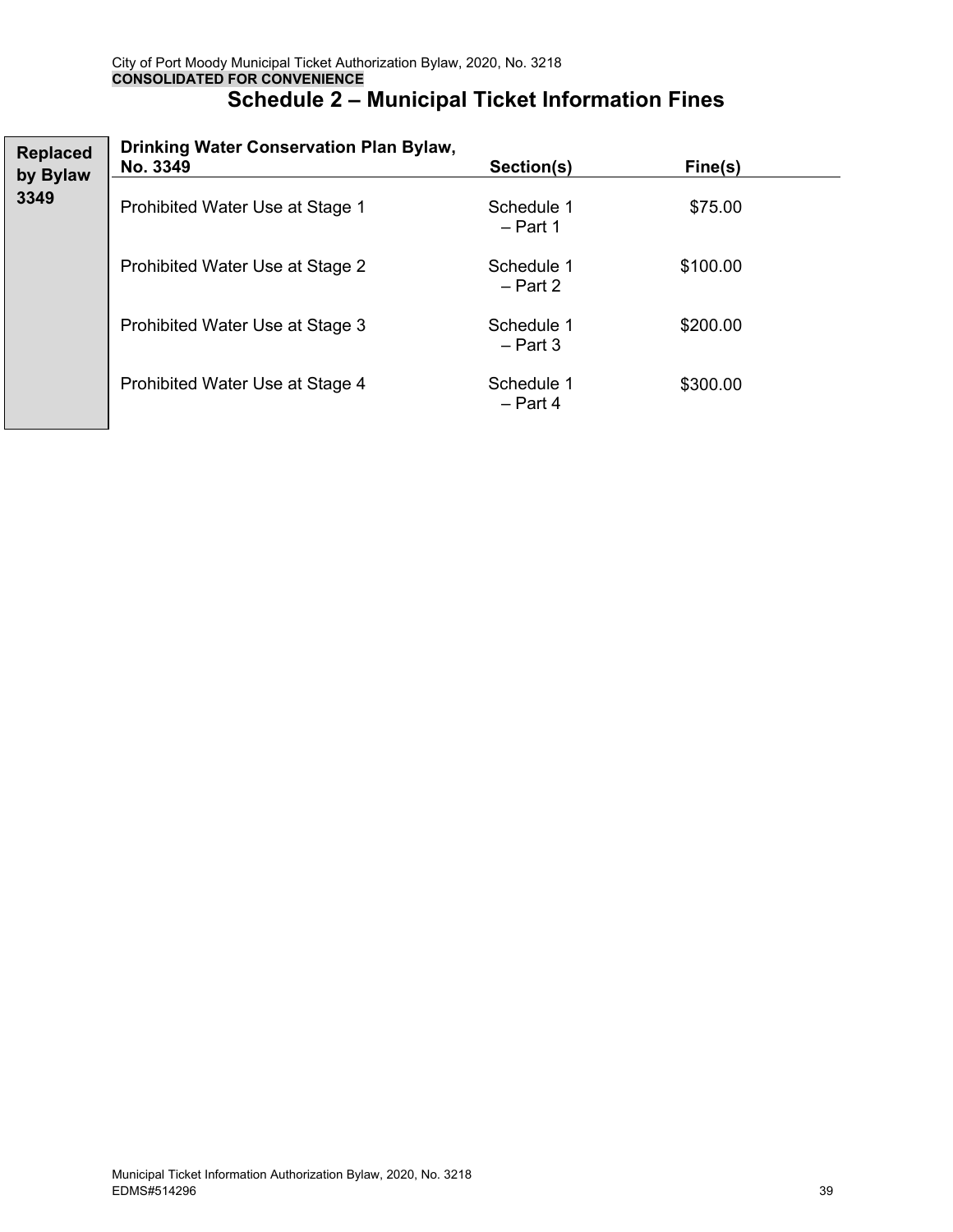| <b>Water Supply and Distribution System</b><br><b>Bylaw, No. 3026</b> | Section(s) | Fine(s)                                                                            |            |
|-----------------------------------------------------------------------|------------|------------------------------------------------------------------------------------|------------|
| Backflow Prevention, Testing, and                                     | 6.1        | 1 <sup>st</sup> Offence                                                            | \$250.00   |
| Maintenance                                                           |            | 1 <sup>st</sup> Recurrence<br>(3 months after<br>1 <sup>st</sup> Offence)          | \$500.00   |
|                                                                       |            | 2 <sup>nd</sup> Recurrence<br>(6 months after<br>1 <sup>st</sup> Offence)          | \$500.00   |
|                                                                       |            | 3rd Recurrence<br>(9 months after<br>1 <sup>st</sup> Offence)                      | \$1,000.00 |
|                                                                       |            | Subsequent<br>Recurrences<br>(Every 3 months)<br>after 3 <sup>rd</sup> Recurrence) | \$1,000.00 |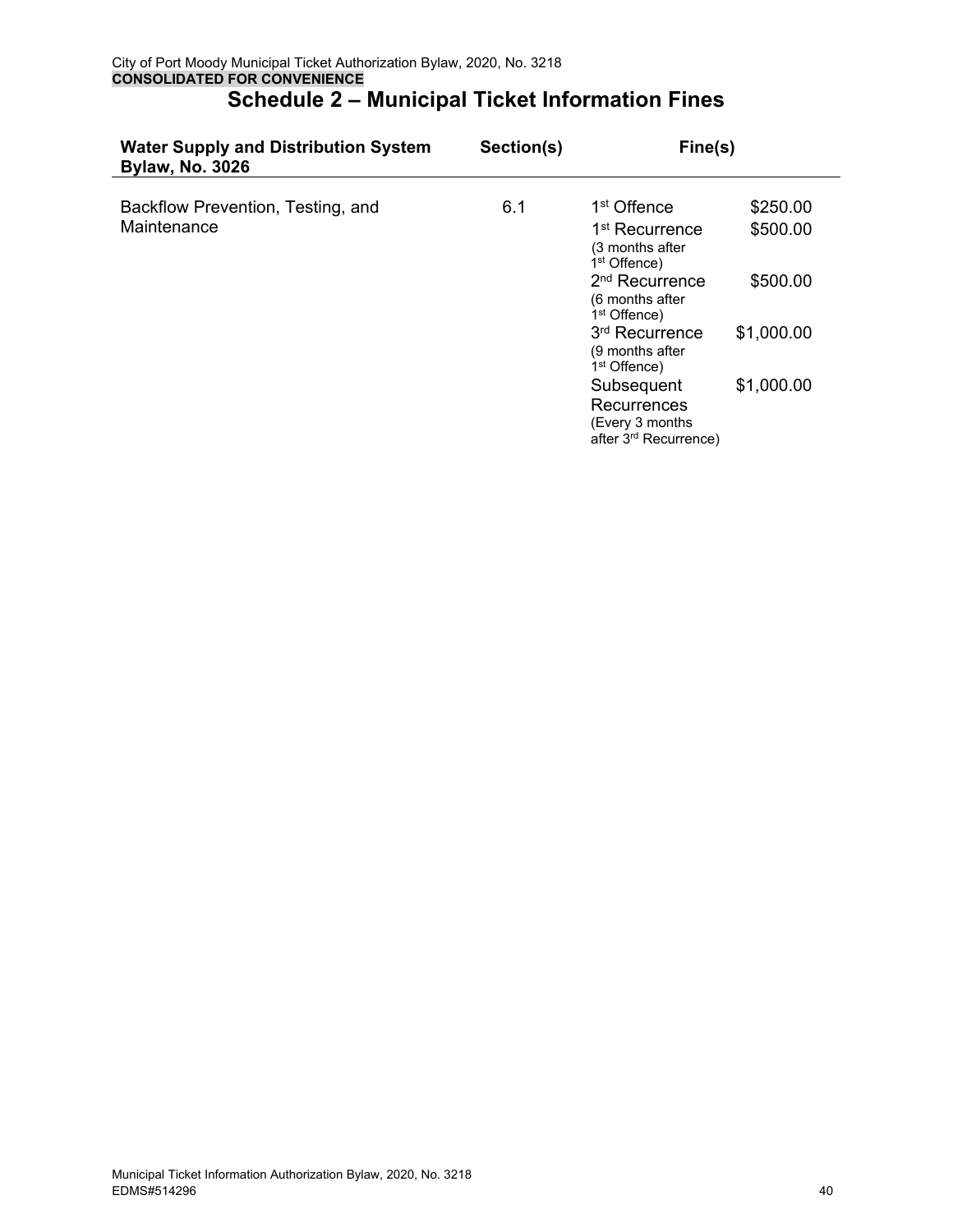| Zoning Bylaw, No. 2937                      | Section(s)                                                                                                                                                                                                                                                                                                                                                                                                                                                                                                                                                               | Fine(s)                                                                            |                                    |
|---------------------------------------------|--------------------------------------------------------------------------------------------------------------------------------------------------------------------------------------------------------------------------------------------------------------------------------------------------------------------------------------------------------------------------------------------------------------------------------------------------------------------------------------------------------------------------------------------------------------------------|------------------------------------------------------------------------------------|------------------------------------|
| <b>Unlawful Use</b>                         | 8.1.2, 8.2.2, 8.3.2, 8.4.2,<br>8.5.2, 8.6.2, 8.7.2, 8.8.2,<br>8.9.2, 8.10.2, 8.11.2,<br>8.12.2, 9.1.2, 9.2.2, 9.3.2,<br>9.4.2, 9.5.2, 9.6.2, 9.7.2,<br>9.8.2, 9.9.2, 10.1.2, 10.2.2,<br>10.3.2, 10.4.2, 10.5.2,<br>10.6.2, 10.7.2, 10.8.2,<br>11.1.2, 11.2.2, 11.3.2,<br>12.1.2, 12.2.2, 12.3.2,<br>13.1.2, 13.2.2, 91.2, 92.2,<br>93.2, 94.2, 95.2, 96.2,<br>97.2, 98.3, 99.3, 100.2,<br>101.3, 102.2, 103.2, 104.2,<br>105.2, 106.2, 107.2, 108.2,<br>109.2, 110.2, 111.2, 112.2,<br>115.2, 116.2, 117.2, 165.2,<br>166.2, 167.2, 168.2, 169.2,<br>170.2, 171.2, 172.2 | 1 <sup>st</sup> Offence<br>1 <sup>st</sup> Recurrence<br>Subsequent<br>Recurrences | \$100.00<br>\$500.00<br>\$1,000.00 |
| Development<br>Regulations                  | 8.1.3, 8.2.3, 8.3.3, 8.4.3,<br>8.5.3, 8.6.3, 8.7.3, 8.8.3,<br>8.9.3, 8.10.3, 8.11.3,<br>8.12.3, 9.1.3, 9.2.3, 9.3.3,<br>9.4.3, 9.5.3, 9.6.3, 9.7.3,<br>9.8.3, 9.9.3, 10.1.3, 10.2.3,<br>10.3.3, 10.4.3, 10.5.3,<br>10.6.3, 10.7.3, 10.8.3,<br>11.1.3, 11.2.3, 11.3.3,<br>12.1.3, 12.2.3, 12.3.3,<br>13.1.3, 13.2.3                                                                                                                                                                                                                                                       | 1 <sup>st</sup> Offence<br>1 <sup>st</sup> Recurrence<br>Subsequent<br>Recurrences | \$100.00<br>\$500.00<br>\$1,000.00 |
| Prohibited Use in all<br>zones              | 5.1.2                                                                                                                                                                                                                                                                                                                                                                                                                                                                                                                                                                    | 1 <sup>st</sup> Offence<br>1 <sup>st</sup> Recurrence<br>Subsequent<br>Recurrences | \$100.00<br>\$500.00<br>\$1,000.00 |
| Fences                                      | 5.2.12                                                                                                                                                                                                                                                                                                                                                                                                                                                                                                                                                                   | 1 <sup>st</sup> Offence<br>1 <sup>st</sup> Recurrence<br>Subsequent<br>Recurrences | \$100.00<br>\$500.00<br>\$1,000.00 |
| <b>Placement of Mechanical</b><br>Equipment | 5.2.15                                                                                                                                                                                                                                                                                                                                                                                                                                                                                                                                                                   | 1 <sup>st</sup> Offence<br>1 <sup>st</sup> Recurrence<br>Subsequent<br>Recurrences | \$100.00<br>\$500.00<br>\$1,000.00 |